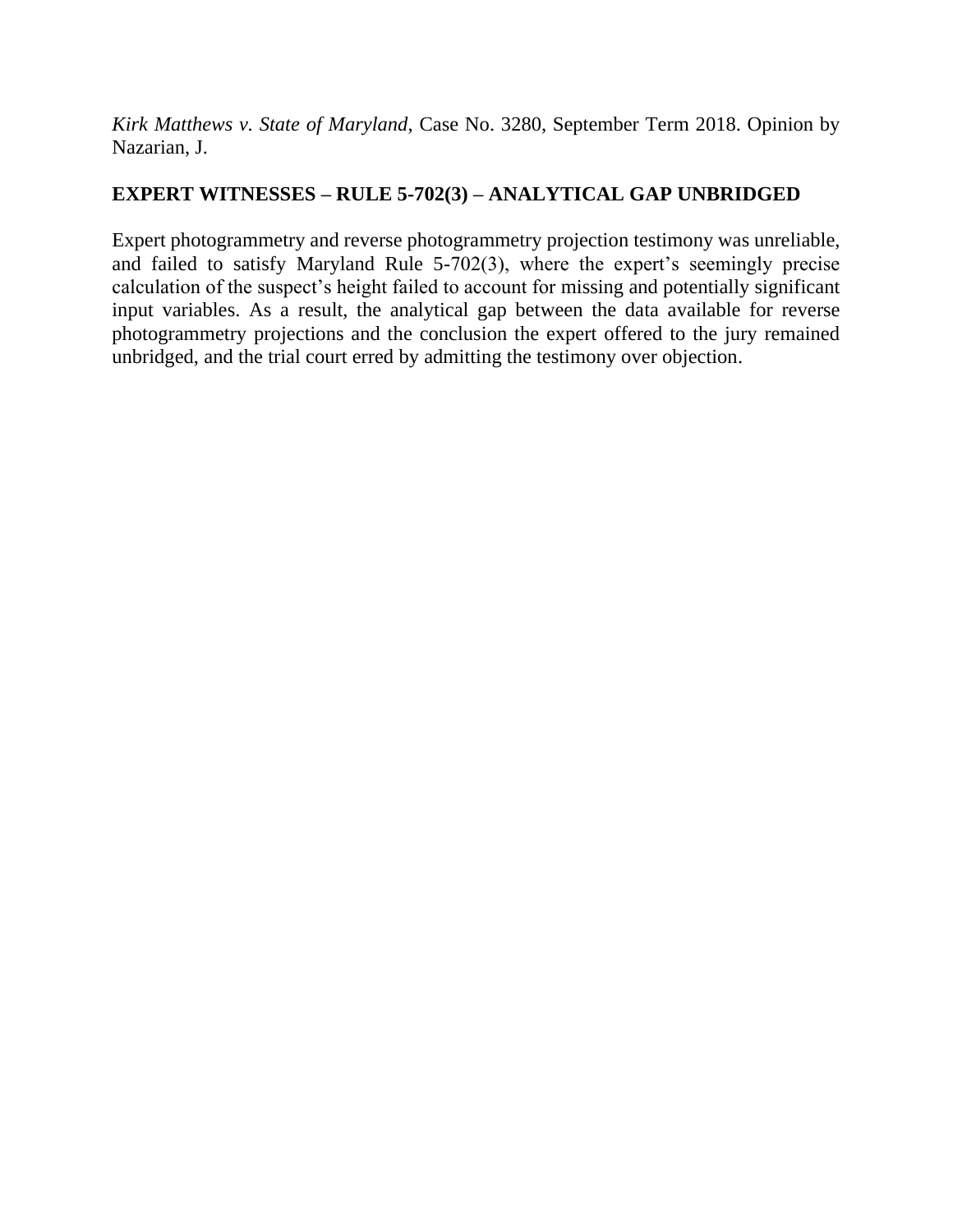Circuit Court for Anne Arundel County Case No. C02-CR-17-002275

#### REPORTED

## IN THE COURT OF SPECIAL APPEALS

#### OF MARYLAND

No. 3280

September Term, 2018 \_\_\_\_\_\_\_\_\_\_\_\_\_\_\_\_\_\_\_\_\_\_\_\_\_\_\_\_\_\_\_\_\_\_\_\_\_\_

### KIRK MATTHEWS

v.

## STATE OF MARYLAND \_\_\_\_\_\_\_\_\_\_\_\_\_\_\_\_\_\_\_\_\_\_\_\_\_\_\_\_\_\_\_\_\_\_\_\_\_\_

Graeff, Nazarian, Alpert, Paul E. (Senior Judge, Specially Assigned),

JJ. \_\_\_\_\_\_\_\_\_\_\_\_\_\_\_\_\_\_\_\_\_\_\_\_\_\_\_\_\_\_\_\_\_\_\_\_\_\_

Opinion by Nazarian, J. \_\_\_\_\_\_\_\_\_\_\_\_\_\_\_\_\_\_\_\_\_\_\_\_\_\_\_\_\_\_\_\_\_\_\_\_\_\_

Filed: February 25, 2021

\* Ripken, J., did not participate in the Court's decision to designate this opinion for publication pursuant to Maryland Rule 8-605.1.

Pursuant to Maryland Uniform Electronic Legal Materials Act (§§ 10-1601 et seq. of the State Government Article) this document is authentic.



Suzanne C. Johnson, Clerk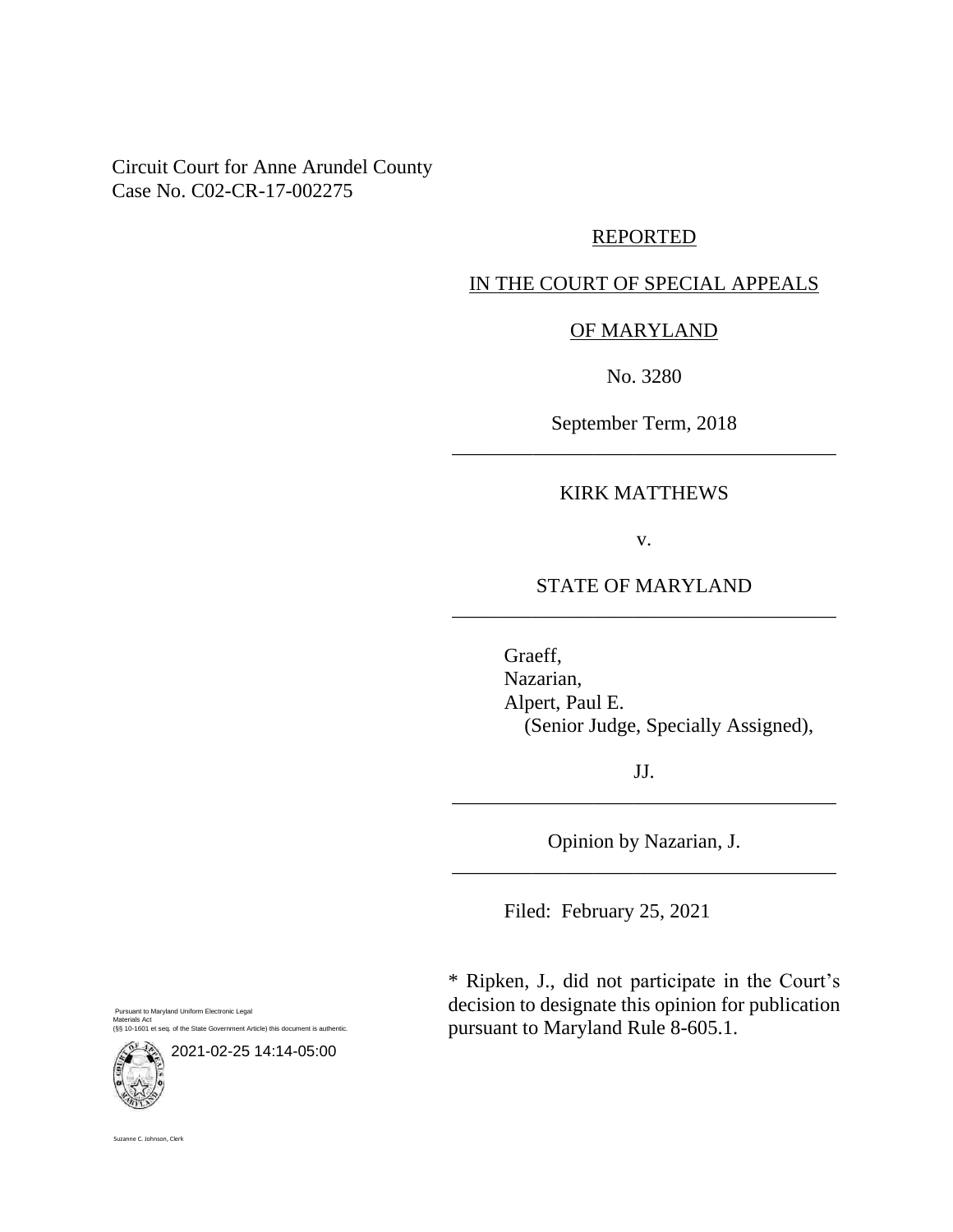After a jury trial in the Circuit Court for Anne Arundel County, Kirk Matthews was convicted of two counts each of second-degree murder and use of a firearm in the commission of a crime of violence and one count each of possession of a shotgun after a disqualifying conviction and illegal possession of ammunition. On appeal, he argues that the court erred by permitting one of the State's witnesses to testify about an allegedly inconsistent prior statement made by another witness, by precluding him from questioning another State witness about the witness's criminal charges, and in denying his motion to preclude an expert report and testimony using photogrammetry and reverse photogrammetry projection. We agree the court erred in denying Mr. Matthews's motion to preclude the expert testimony and report, reverse on that ground, disagree with Mr. Matthews's other contentions, and remand for further proceedings.

#### **I. BACKGROUND**

The story of this case is complicated and hard to follow. A great many people were involved; many of them are related, others have lived in the affected neighborhood for years. Everything happened late at night, and the participants' vision and memories were incomplete and frequently clouded by substances. There was some video footage, but it too was incomplete. The challenge for everyone lay in piecing together fragments of evidence that took many different forms.

On June 1, 2017, at approximately 12:30 a.m., the bodies of Linda McKenzie and Leslie Smith, her boyfriend, were found by the side of Scott Town Road, a dead-end street in Shady Side. The cause of death for both was multiple shotgun wounds to the upper extremities at close range. After a lengthy trial at which the only disputed issue was the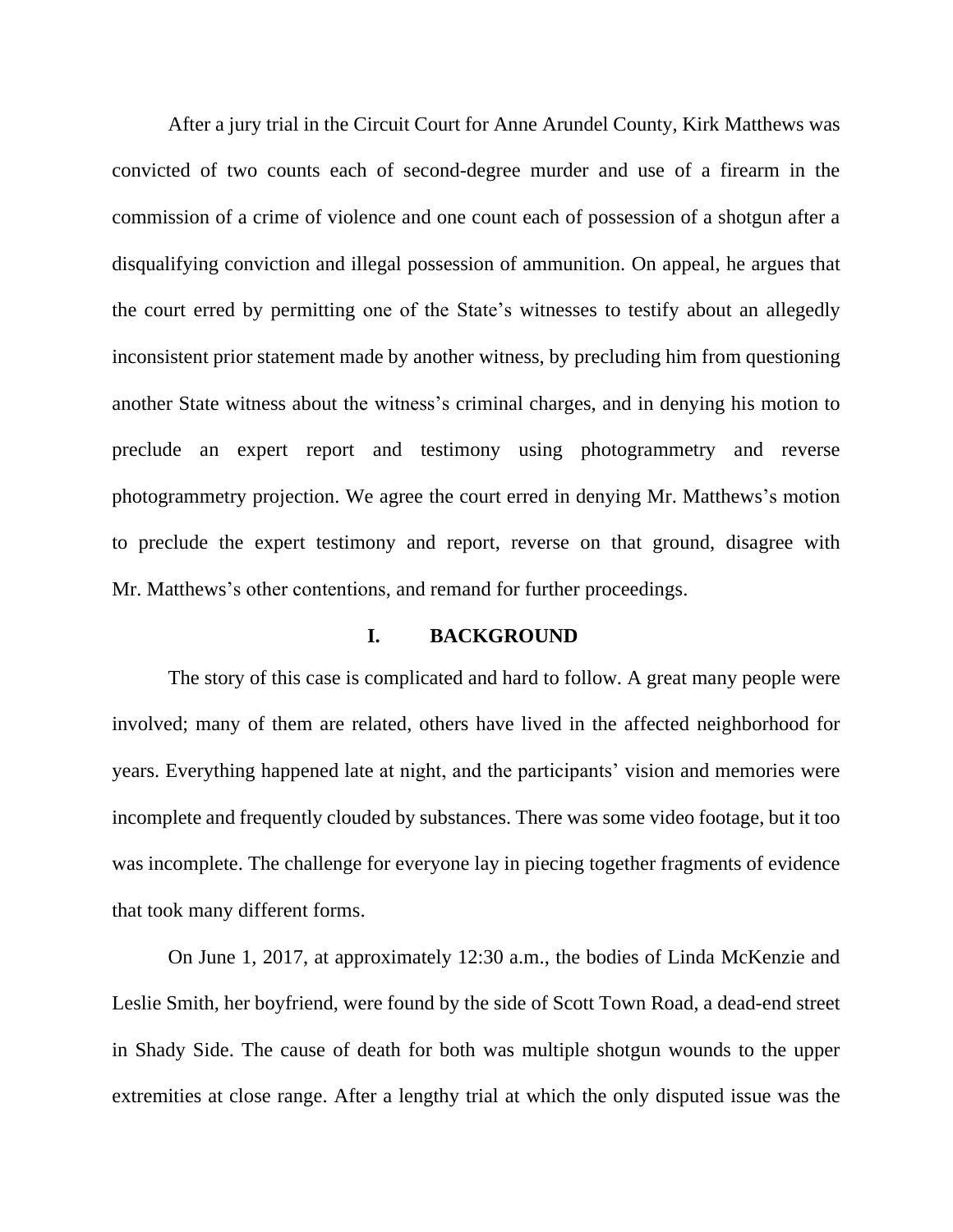identity of the shooter, Mr. Matthews was convicted of both murders and related charges.

In the hours before the victims' deaths, each had traveled separately to Scott Town Road. They eventually got into a noisy fight that culminated in them chasing one another down the road in cars, one car driving forward and the other in reverse. The car driving in reverse backed into a ditch near the entrance of Scott Town Road. The police were called, and the car was removed from the ditch with the help of a neighbor, Joseph Tongue. After the car was removed, the victims remained in the vicinity, and the shooting occurred a short time later.

According to the prosecutor's opening statement, Scott Town Road is populated primarily by families who have lived in the area for generations. The prosecutor noted that many of the residents have developed family-like relationships and generally consider each other cousins, whether or not they're actually related by blood or marriage. Scott Town Road is also known to the police department as an open-air drug market, according to the prosecutor's opening statement:

> So this area of Shadyside, this is Scotts Town Road. This is Shadyside Road, and this is the road that cuts through called Nick Road, so there's an intersection at the top of Scotts Town Road and Nick Road. This area is commonly known to the police department as what's called an open-air drug market. Particularly, the Scotts Town Road and the intersection of Nick and Scotts Town Road.

> Now . . . the locals call this dead-end part of Scotts Town "Down Bottom." They call that entire road "Lane," and this section up here at the intersection of Nick Road and Scotts Town Road is called "Up Top". . . . What you're going to hear is that on any given day, if you drove Down Bottom, to the end of Scotts Town Road, you could go and buy drugs of any sort, illegal drugs, from somebody down in that area. Or . . . you can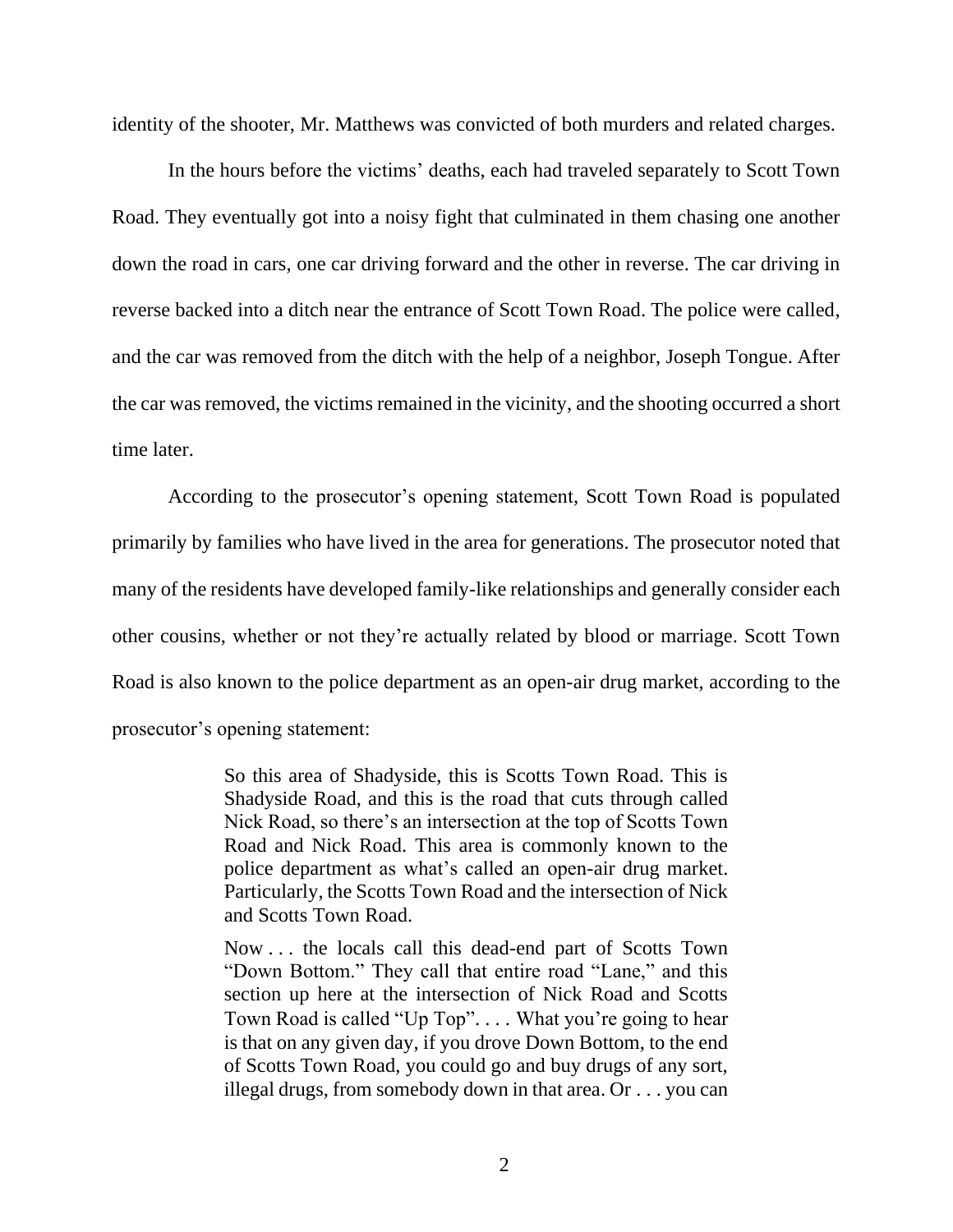return Up Top to the intersection of Nick Road and Scotts Town Road and there's a drug house on the corner.

The day before the murders, the police had set up a surveillance pole camera at the top intersection of Nick Road and Scott Town Road. Another house, the Blunts', has two security cameras. One of the Blunts' cameras is mounted on the garage and aims down the driveway, and the other is set on the left-hand corner of the house aimed out to the street; both point directly at Scott Town Road. The cameras didn't capture the shootings on video, but they did provide evidence and helped paint the picture of events on the night of the murders.

Among the events captured on video was the car chase, which ultimately ended with one of the cars driving in reverse backing into the ditch. From there, the video showed Ms. McKenzie, Mr. Smith, and Mr. Tongue walking up and down the road trying to figure out how to get the car out of the ditch. Then the police arrived, and Mr. Tongue and Mr. Smith are seen pushing the car underneath the pole cam and out of view, then into Mr. Tongue's grandmother's driveway.

Roughly twenty minutes after the police left Scott Town Road, the Blunts' cameras captured people running away from the scene of the shooting and a car backing away from the scene. The video then shows an individual walking on the street, carrying what appears to be a shotgun, cutting past the Blunt house and into the woods.

Both the events following the car's removal from the ditch and the identities of the individuals involved were hotly contested. Many of the witnesses were inebriated and struggled to remember the details of the evening.

3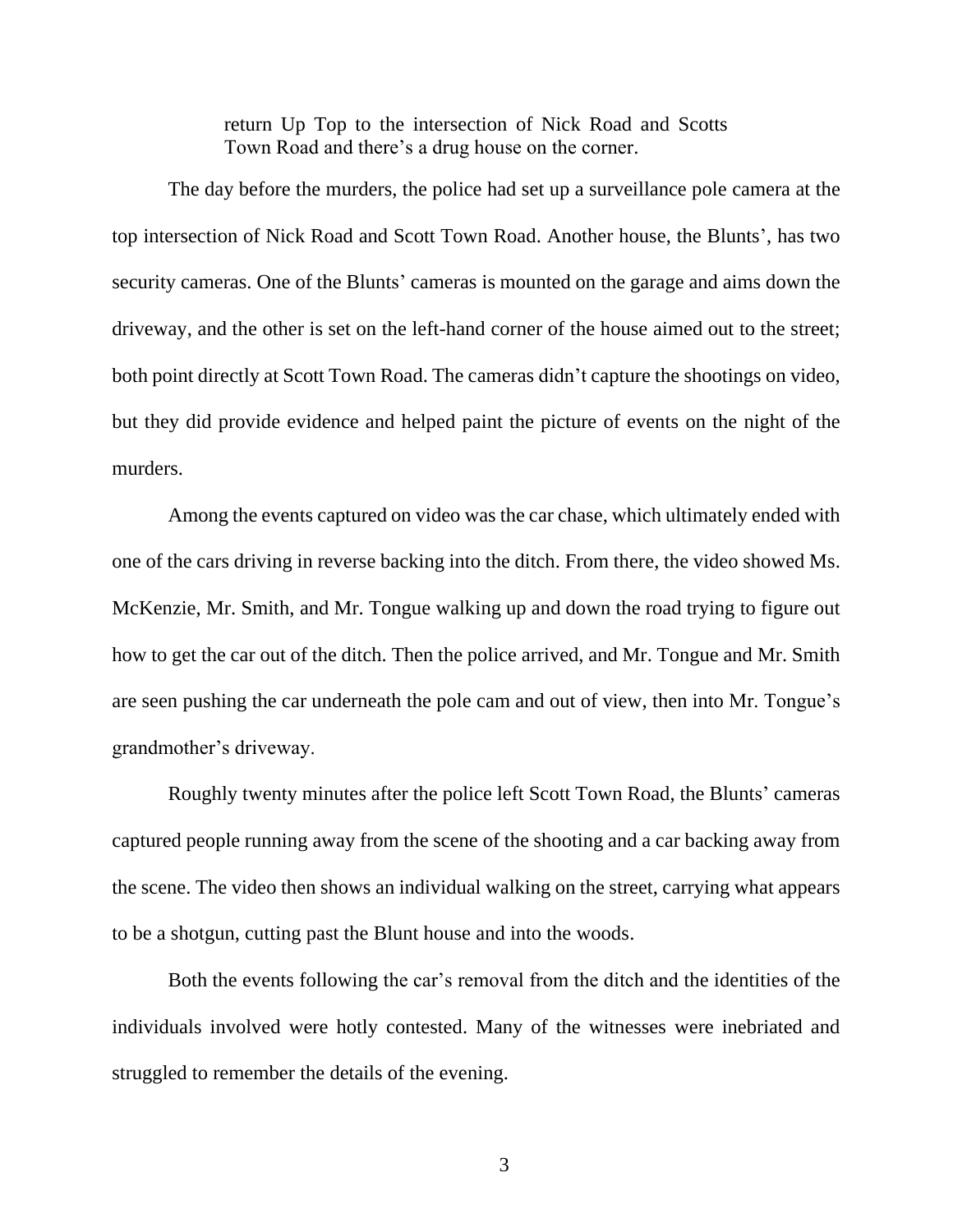Mr. Tongue testified that he was raised by his grandmother on the Lane, was friends with Ms. McKenzie, and is Mr. Matthews's cousin. He said that in the hours leading up the shootings he consumed about one pint of vodka, four PCP "dippers," and four Xanax bars. He maintained that he had difficulty remembering anything from the night of the murders after pushing Ms. McKenzie's car into his grandmother's driveway. Throughout Mr. Tongue's testimony, he repeatedly reread his own grand jury testimony to refresh his memory. Before the grand jury, he stated that after pushing the vehicle into the driveway, he told the victims to leave because he saw Mr. Matthews coming from Nick Road holding what appeared to be a long gun. Mr. Tongue repeated this statement to the trial jury, but said he could not identify Mr. Matthews by his face or clothing and had presumed the individual was Mr. Matthews based on his walk.

Mr. Tongue then walked away and heard Mr. Matthews arguing with the victims. After Mr. Tongue was some distance away, he heard gunshots and ran. He looked back after the second gunshot and saw Mr. Matthews standing next to Ms. McKenzie and Mr. Smith lying on the ground. The video also showed Mr. Tongue continuing to run and jumping into the car of his cousin, Kevin Matthews, along with a friend, Rico Hicks, who also was also fleeing the scene.

Kevin<sup>1</sup> dropped off Mr. Tongue and Rico at a neighbor's house, where they slept for an hour or more because, Mr. Tongue testified, they were "drunk" and "high." Mr. Tongue testified that at roughly 4:30 a.m. on June 1st, the two encountered the police

<sup>&</sup>lt;sup>1</sup> We will on occasion refer to Kevin Matthews, Rico and Edward Hicks, and Richard and Charles Jackson by their first names, purely for clarity and meaning no disrespect.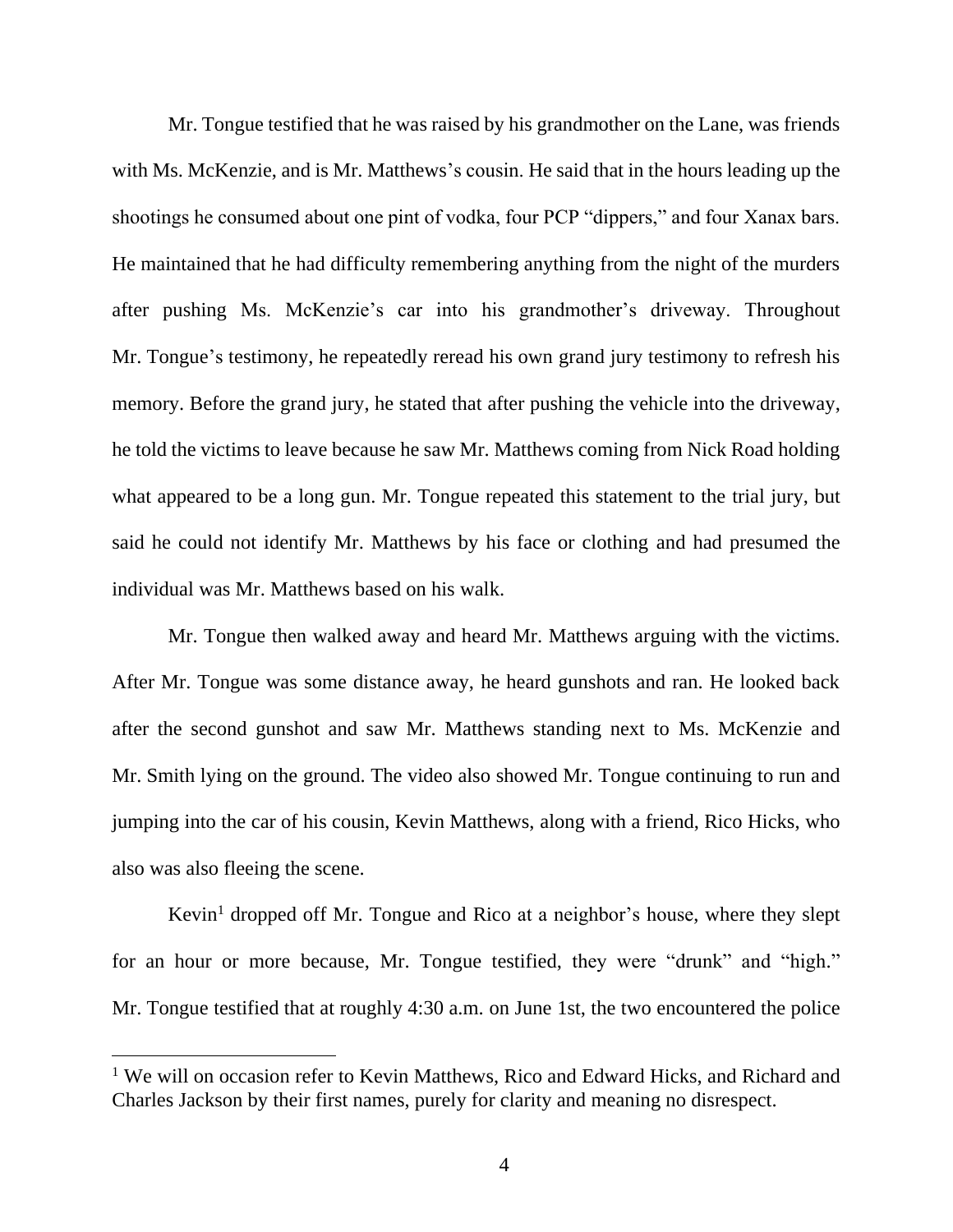when they tried to leave the neighbor's house and the police escorted them to the police station. The police questioned Mr. Tongue at that time, but he did not mention Mr. Matthews.

Later that same day, around 6:30 p.m., the police again questioned Mr. Tongue when they stopped a car in which he and Rico were riding. Mr. Tongue did not mention Mr. Matthews in response to those questions either. About a week later on June 7th, the police took Mr. Tongue to the police station for an unrelated arrest warrant and they again questioned him about the murders. Mr. Tongue testified that the police insinuated to him that they could help him out with his warrant, and they remarked that "inconveniences like this are going to keep happening," and that "things in the area were not going to go back to normal."

Finally, Mr. Tongue testified that on August 17th, the Fugitive Apprehension Squad picked up him and Rico pursuant to a warrant to obtain their DNA. He testified that the police questioned him a fourth time about the murders, and accused him of "not being honest," and said he was "going to be in this" whether he liked it or not. The detectives then showed Mr. Tongue the Blunt house camera footage, and they warned him that he would see Mr. Matthews in it. Mr. Tongue later identified Mr. Matthews as the individual holding the gun, but maintained that he did not see the murders.

On September 22nd, Mr. Tongue testified before a grand jury after meeting with the prosecutor. At that time, he provided his first account of seeing Mr. Matthews with a shotgun standing within five feet of the victims.

Kevin is Mr. Matthews's and Mr. Tongue's first cousin. At trial, he testified that he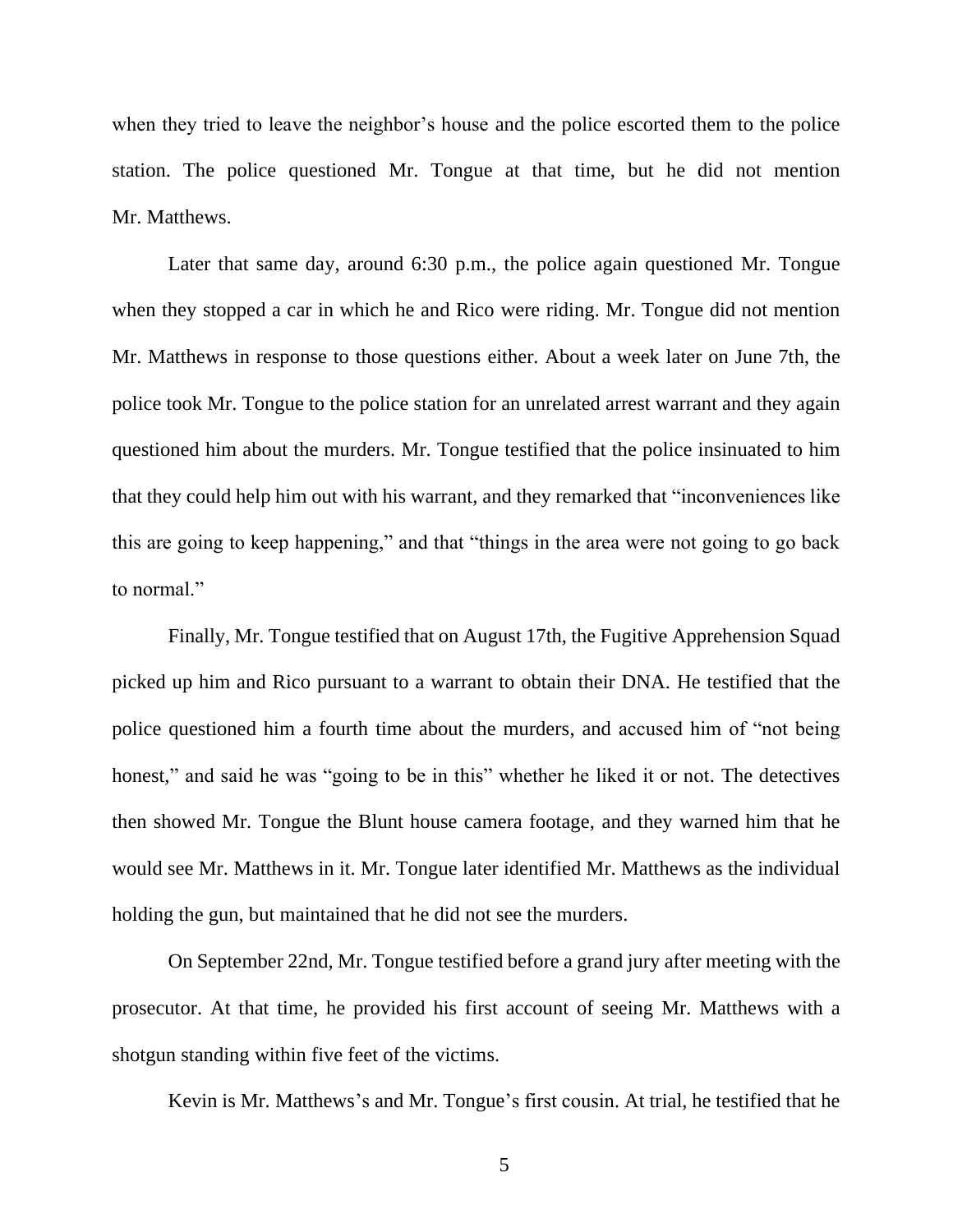drove the car into which Mr. Tongue and Rico jumped when fleeing Scott Town Road on the night of the murders. Kevin told detectives that he saw Mr. Matthews Up Top at about 10:30 p.m. on May 31st but didn't see him again the rest of the night. He testified that there was a large amount of drug traffic that night, and that loud, rambunctious activity "does not belong" on the Lane. Kevin could not remember what caused him to drive his car in reverse with Mr. Tongue and Rico inside.

Richard Jackson grew up in the area and traveled to the Lane to do drugs the night of May 31st He testified that he arrived in the evening and was Down Bottom with Mr. Matthews and Rico. He saw the victims arguing with each other as they got into their cars and as Ms. McKenzie chased Mr. Smith into the ditch. Richard followed the chase in his own car, with Rico, then parked on the side of Scott Town Road. He testified that Mr. Matthews walked up to the victims and said something like, "come on, y'all. Can you please keep it down?" He explained that Mr. Matthews "was trying to have them, you know, quiet down because they were being super loud." But Mr. Smith was "running his mouth," and that's when Mr. Matthews "just said, that's all right, I got something for your ass or something along those lines" and walked away from the victims. Richard testified that this encounter occurred right before the police came to assist with the car in the ditch, but that he left the scene "pretty much right after" the police left, explaining, "I was waiting for them to leave so I could leave."

Richard also testified that right before he left, he saw Mr. Matthews walking down Nick Road towards Scott Town Road carrying a shotgun. Because of where his car was parked, he could see Mr. Matthews from a distance, walking down the road. He decided to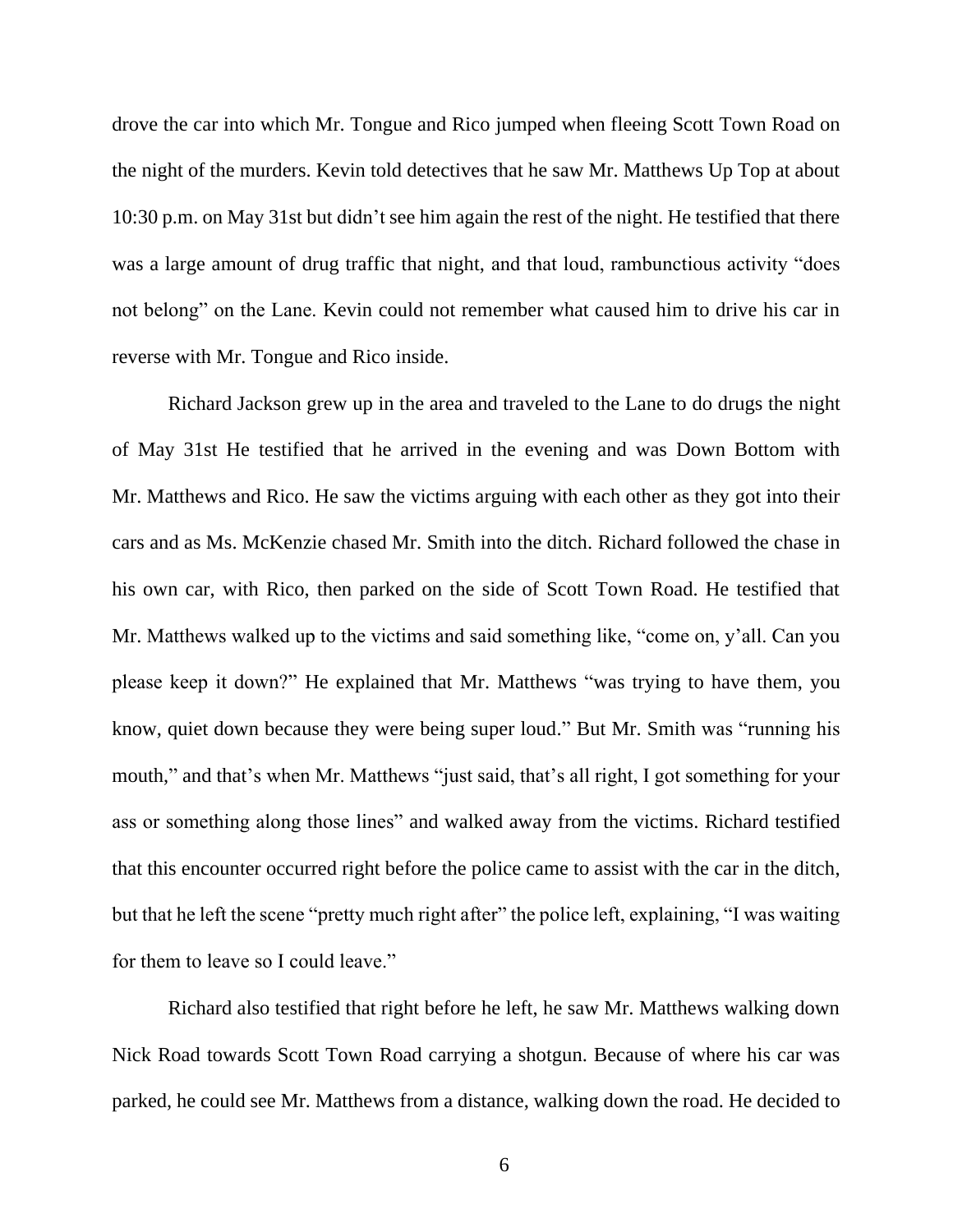leave, and he passed Mr. Matthews (and saw him with the shotgun) on the way out. On June 19, 2017, Richard was questioned by the detectives and didn't mention that he had seen Mr. Matthews walking down Nick Road with a shotgun after the ditch incident. When asked why he did not tell the police, Richard responded that "[i]t must have slipped [his] mind." Instead, Richard had told police that he saw Mr. Matthews walking up and down the road with a shotgun forty minutes before the victims' car went into a ditch, and he went on to describe the shotgun in detail. Finally, Richard testified that he had been informed during that June 19th questioning about a reward for information leading to the murder weapon.

Charles Jackson also was on the Lane the night of May 31st, in his case to pick up a friend. He heard Mr. Matthews say that Ms. McKenzie was "making the Lane hot, and to get the shit out of there." Charles drove home while the victim's car was still in the ditch, and he testified that he did not pass any cars parked along the side of Scott Town Road on his way. He explained that it is not a wide road, and there is nowhere to pull over, so he would have noticed another parked car.

Rico grew up in the Shady Side area, roughly two minutes from Scott Town Road, and is Mr. Matthews's and Kevin's first cousin. He testified that on May 31, 2017, he arrived at the Lane in the evening with Kevin and another individual, Peter Brown. Rico bought drugs and, about a half-hour later, walked towards the Bottom alone. On his way, he ran into Mr. Tongue, who followed him, and they passed Ms. McKenzie, who also walked alone on Scott Town Road towards the Top. When Rico arrived Down Bottom, he got high on PCP and crack. Sometime later, while standing in front of the Blunt house,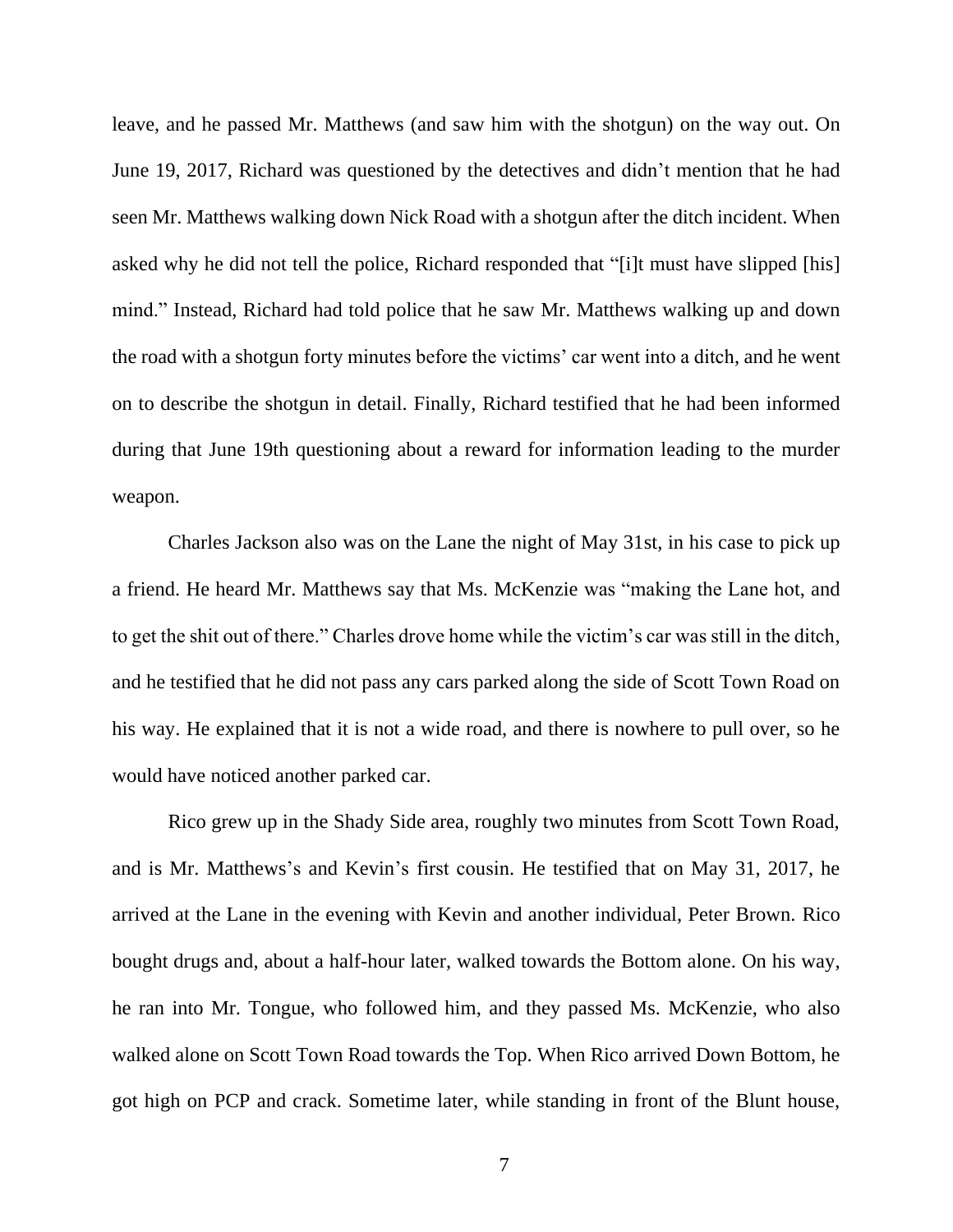Rico heard the gunshots and took off running, and testified that Kevin and Mr. Brown picked him and Mr. Tongue up. Rico told the prosecutor that he never looked back and never saw Mr. Matthews the night of the murders, and he repeated the same statements to the police and the grand jury. Moreover, he was unable to recognize the individual with the long gun in the surveillance video.

Rico's uncle, Edward Hicks, testified over the objection of defense counsel. Edward testified that he heard gunshots the morning of June 1, 2017, and later asked Rico what happened. He testified that Rico told him he had seen Mr. Matthews shoot two people and drag them off the road, and that it was the worst thing he had ever seen. Edward admitted that he did not contact the police until five weeks later, and he asked about a reward for providing information that would lead to an arrest. When he later spoke with the prosecutor, he asked again about reward money.

Finally, Kathrine Bragg testified on behalf of the defense. In May 2017, Ms. Bragg was living on Nick Road, where she had moved only six months earlier, with her husband and three children. Ms. Bragg was unfamiliar with the neighborhood before moving there. The night of May 31st, around 10:30, she sat in the driveway of her home with her teenage daughter waiting for her husband to return from work. Ms. Bragg drank four or five White Russian cocktails that night, a regular occurrence for her.

While sitting in the driveway, Ms. Bragg saw a barefoot white woman walk past her house in the direction of Scott Town Road. She described the woman as angry, talking on her cell phone, and wearing short-shorts and a short sleeve top—the same clothing Ms. McKenzie was wearing in crime scene photos. Next, a white, heavier-set man walked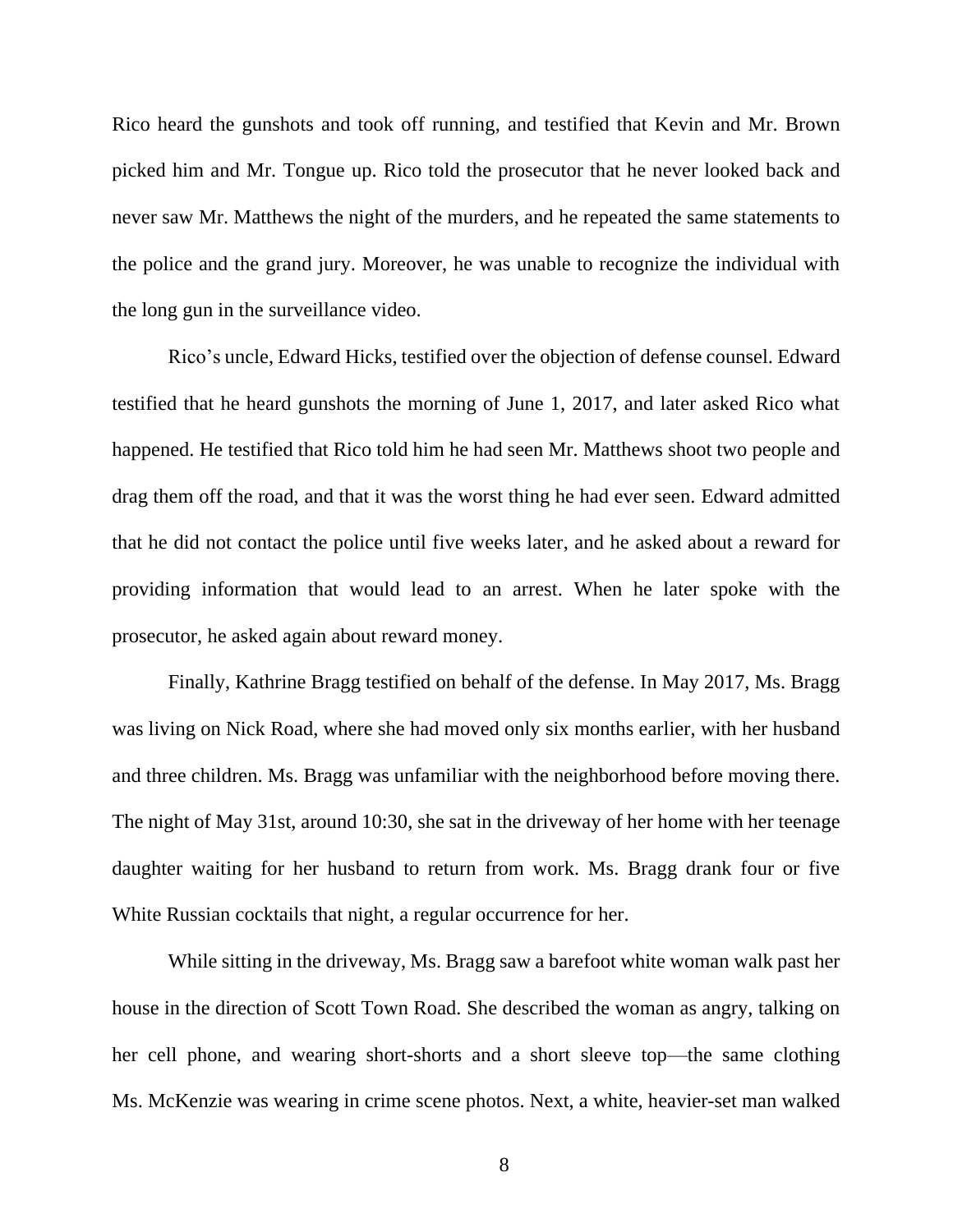past the Bragg residence in the same direction as the woman. Ms. Bragg heard arguing between the man and woman, and the man stated that "he knew he should have left her." Then the man reappeared as he walked away from the woman, but promptly turned around and walked back towards the woman, trying to get her to leave.

Approximately ten minutes later, Ms. Bragg and her family saw another white male holding a shotgun and walking down Nick Road in the same direction the other male and female had walked. She testified that the armed man was roughly 5′11″ or taller, blondish hair, thin, and twenty-five or younger. The armed individual cocked the shotgun right in front of the Braggs' house. She explained that the streetlights in front of her house were "really bright" and that she could even see the silver metal and wood on the shotgun. Ms. Bragg's husband proceeded to call 911 to report the armed man, but while he was still on the phone, they heard the gunshots. The shots were fired roughly two minutes after the armed individual walked past Ms. Bragg's house.

On June 3, 2017, at 5:30 a.m., the police executed a no-knock search warrant at Mr. Matthews's home on Shady Side Road, where he lived with his elderly parents. The police recovered various items of clothing from throughout the house, a .410 caliber shotgun from Mr. Matthews's father's room, and three items—a twelve-gauge double barrel shotgun, twelve-gauge shotgun barrel, and twelve-gauge ammunition—from Mr. Matthews's room. The shells found at the murder scene indicated that all were fired from the same weapon, a twelve-gauge shotgun. Forensic analysis revealed, however, that those shells had not been fired from the shotgun found in Mr. Matthews's room, which fired only from one barrel.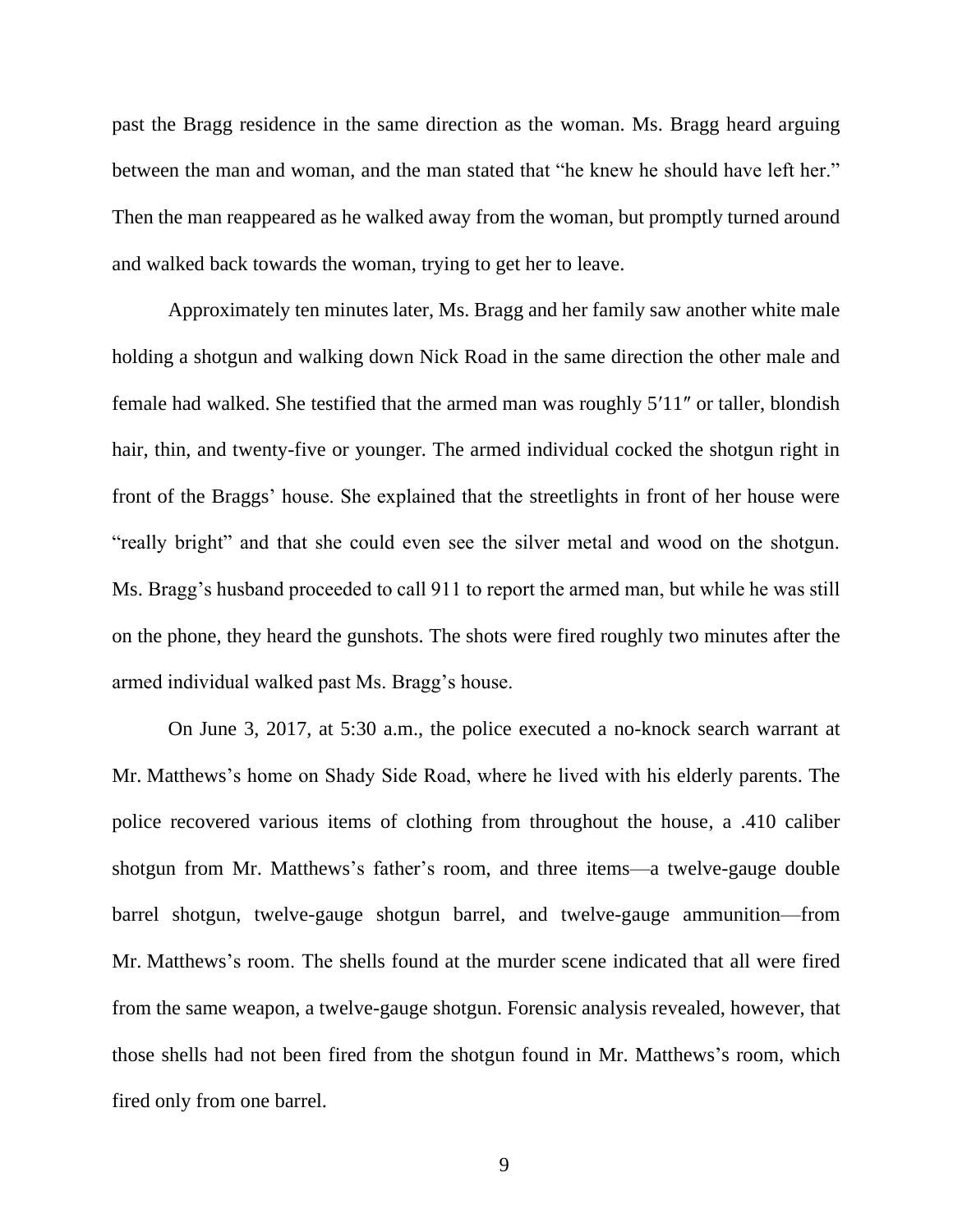In the wake of the search, Mr. Matthews was arrested for weapon offenses, but he was not charged with the murders of Ms. McKenzie and Mr. Smith until much later. After trial, a jury found Mr. Matthews guilty of two counts each of second-degree murder and use of a firearm in the commission of a crime of violence, and one count each of possession of a shotgun after a disqualifying conviction and illegal possession of ammunition. He noted a timely appeal. We supply additional facts as necessary below.

## **II. DISCUSSION**

Mr. Matthews raises three issues on appeal that we rephrase.<sup>2</sup> *First*, did the court err

in permitting Edward Hicks to testify about an allegedly inconsistent prior statement by

3. Did the circuit court err in denying Appellant's motion to preclude testimony and a report pertaining to the use of photogrammetry and reverse photogrammetry projection?

The State rephrased those Questions Presented as:

1. To the extent preserved, did the trial court correctly overrule the defense objection to impeaching Rico Hicks with a prior inconsistent statement?

2. Did the trial court soundly exercise its discretion in controlling the scope of Joseph Tongue's cross-examination?

3. To the extent preserved, did the trial court correctly deny the motion to preclude expert testimony concerning the height of the individual depicted in surveillance footage?

<sup>2</sup> Mr. Matthews raised three Questions Presented:

<sup>1.</sup> Did the circuit court err in permitting Edward Hicks to testify about an allegedly inconsistent prior statement made by Rico Hicks?

<sup>2.</sup> Did the circuit court err in precluding Appellant from questioning a crucial State witness about his charges that were resolved pursuant to a plea agreement before Appellant's trial, with sentencing postponed until after trial?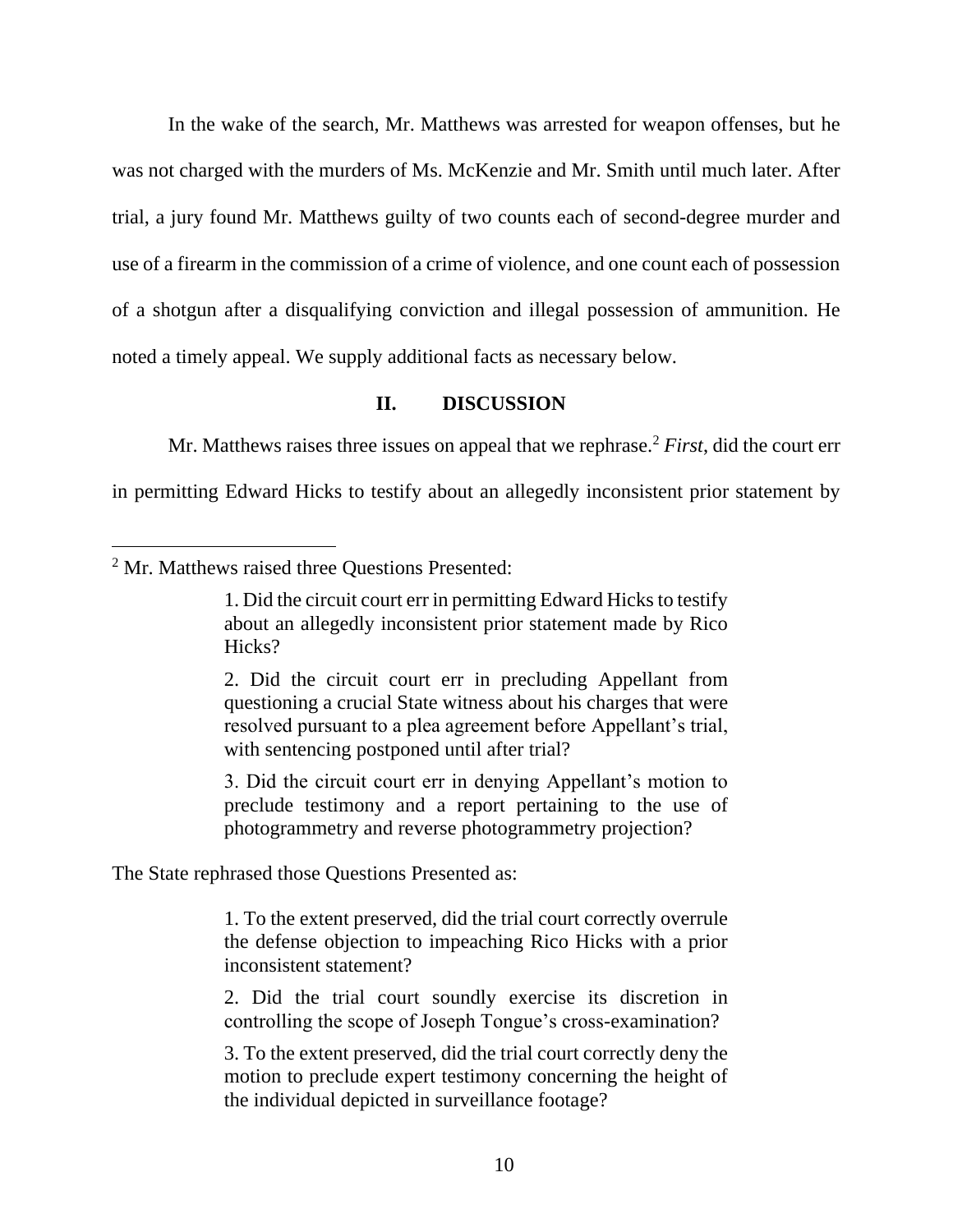Rico Hicks? *Second*, did the court err in precluding Mr. Matthews from questioning Mr. Tongue about criminal charges that had been resolved via plea agreement before Mr. Matthews's trial? *Third*, did the court err in denying Mr. Matthews's motion to preclude the State's expert testimony and report using photogrammetry and reverse photogrammetry projection to identify him?

## **A. The Trial Court Did Not Err In Overruling The Defense's Objection To Impeach A Witness With A Prior Inconsistent Statement.**

Mr. Matthews contends that the trial court violated Maryland Rules 5-616<sup>3</sup> and 5-613 when it admitted extrinsic evidence about an allegedly inconsistent prior oral statement by Rico Hicks. He argues *first* that the State did not disclose the contents or circumstances of the statement adequately; *second*, that Rico was not given an opportunity to explain or deny the statement; and, *third*, that Rico did not deny making the statement, but simply did not remember. Additionally, Mr. Matthews argues that the State only called Rico as a

\*\*\*

#### (b) **Extrinsic Impeaching Evidence**.

<sup>&</sup>lt;sup>3</sup> Md. Rule 5-616 allows prior inconsistent statements and extrinsic evidence of those statements to come in for impeachment:

<sup>(</sup>a) **Impeachment by Inquiry of the Witness**. The credibility of a witness may be attacked through questions asked of the witness, including questions that are directed at:

<sup>(1)</sup> Proving under Rule 5-613 that the witness has made statements that are inconsistent with the witness's present testimony;

<sup>(1)</sup> Extrinsic evidence of prior inconsistent statements may be admitted as provided in Rule 5-613(b).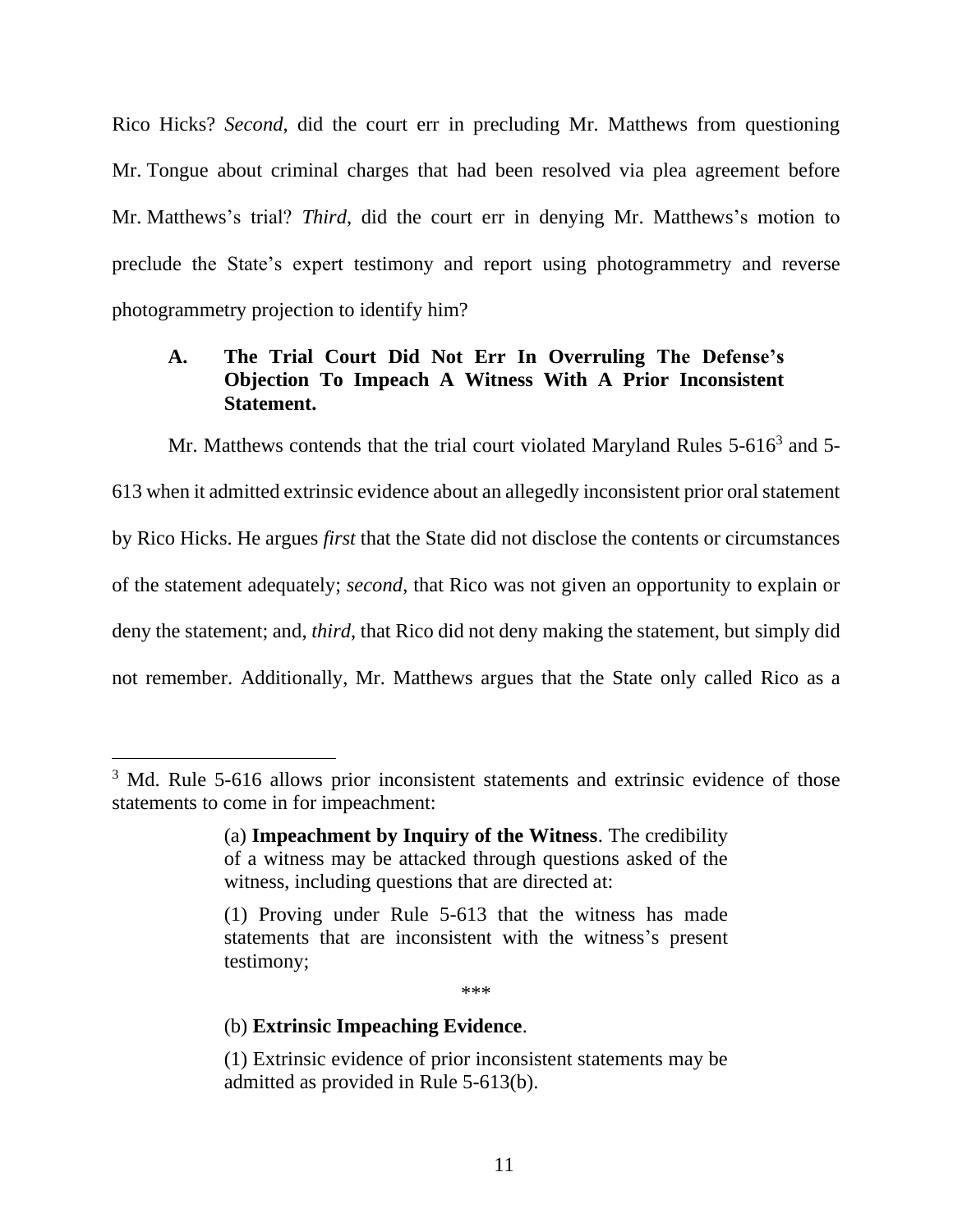"subterfuge" to admit otherwise inadmissible hearsay as "impeaching" evidence, and thus ran afoul of Rule 5-613.

In response, the State advances several arguments. *First*, the State argues that Mr. Matthews failed to preserve his objection for appellate review because defense counsel gave specific grounds for objection that do not encompass the broader objections on appeal. And even if the objection was preserved, the State says, Mr. Matthews abandoned his objection when his defense counsel came to a "shared understanding" with the court. *Second*, the plain language of Rule 5-613(b) does not require the witness to deny affirmatively making the statement, only that "the witness failed to admit having made the statement." *Third*, the State argues that Mr. Matthews did not preserve his argument that Mr. Hicks was called as a "subterfuge" to admit inadmissible hearsay. We agree with most of the State's arguments.

On October 19, 2019, the fourth day of trial, the State called Rico as its twelfth witness. Throughout the investigation and grand jury testimony, Rico maintained that he had not seen the shooting or any individual with a gun the night of the murders. At trial, Rico testified that he did not see Mr. Matthews the night of May 31st and into the morning hours of June 1st. On cross-examination the prosecutor asked Rico if he had remembered telling his uncle Edward a different version of events:

> [THE STATE]: Sir, do you remember telling any—telling other people that you did see more than what you've told the jury here today? [MR. HICKS]: No, ma'am. [THE STATE]: Do you know who Edward Hicks is? [MR. HICKS]: Yeah, m.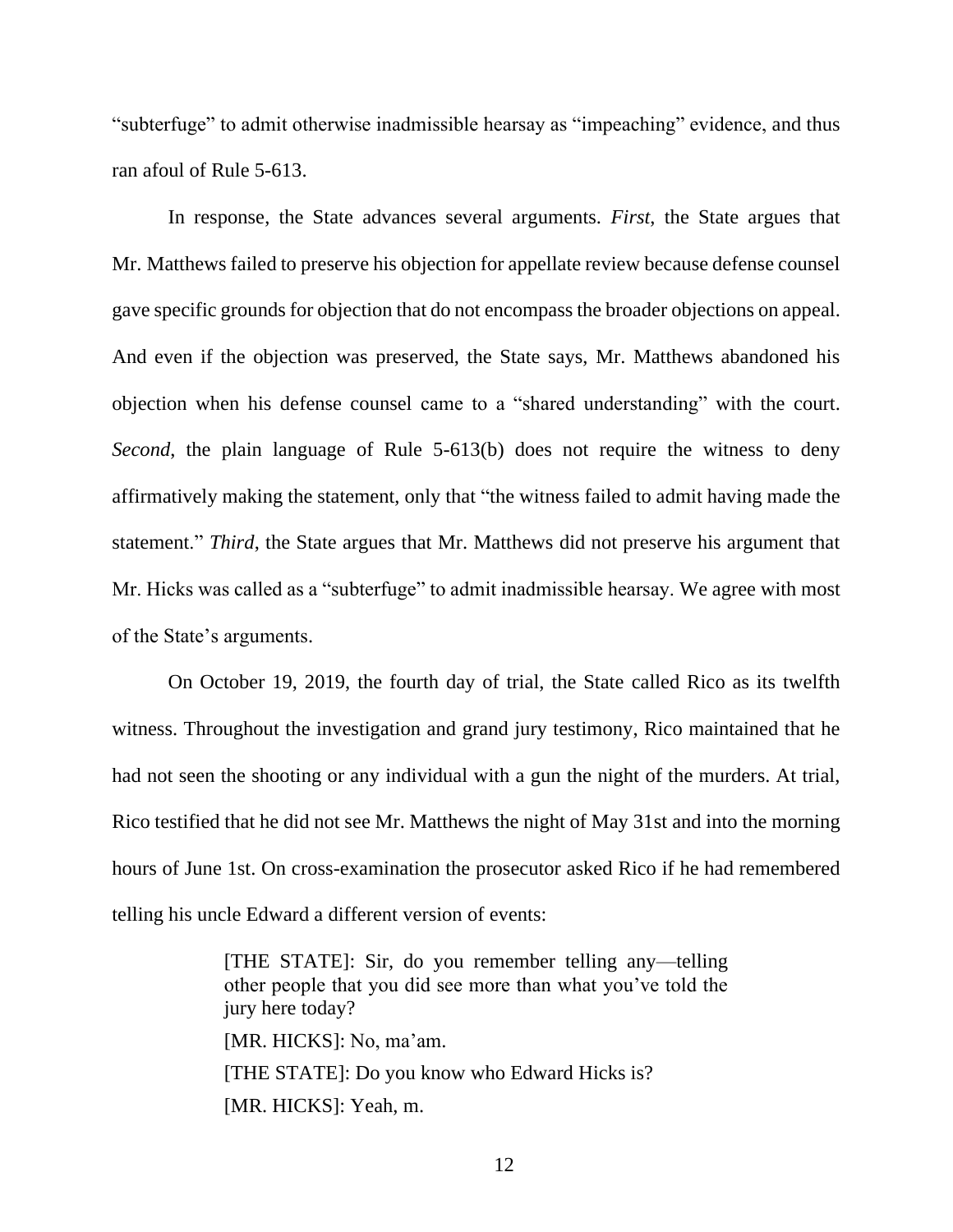[THE STATE]: Okay. Do you remember telling him anything about what happened that night?

\*\*\*

[MR. HICKS]: No, ma'am.

[THE STATE]: Okay. That's all I have for him. Thank you.

After Rico stood down, the State pronounced its intention to impeach him by having Edward testify about a prior, and allegedly inconsistent, oral statement. The defense moved to preclude the State from impeaching Rico, arguing that he could not be impeached with an inconsistent prior statement because he had not denied making any particular statement, but had testified only that he did not remember telling his uncle anything about what happened. The court, prosecutor, and defense counsel then debated what had been asked during the testimony:

> [DEFENSE COUNSEL]: Your Honor, [Edward] is going to be my witness and given Rico Hicks' testimony and the State indicating that they plan to impeach Mr. Hicks' testimony, Rico Hicks that is, with statements previously made to Edward Hicks, I would make a motion to preclude that. As we have heard Rico Hicks testify here today that he, in his words, does not remember speaking to Edward Hicks at all about the night incident, which I think does not open for the State to impeach with a prior statement concerning that night. He denied making statements. He didn't state that something different than his testimony here today, which is generally consistent with the testimony he gave before the grand jury, and consistent with statements made previously to Ms. Poma as well as to Detective Carbonaro. So I think given his testimony that he does not remember, that impeachment with that prior statement is not proper.

> [THE STATE]: Your Honor, the question before I asked, do you remember telling Edward Hicks, was, did you ever tell anyone that you saw what happened that night, and he said no.

> THE COURT: He did – he did say he didn't. I wrote down that he said he didn't.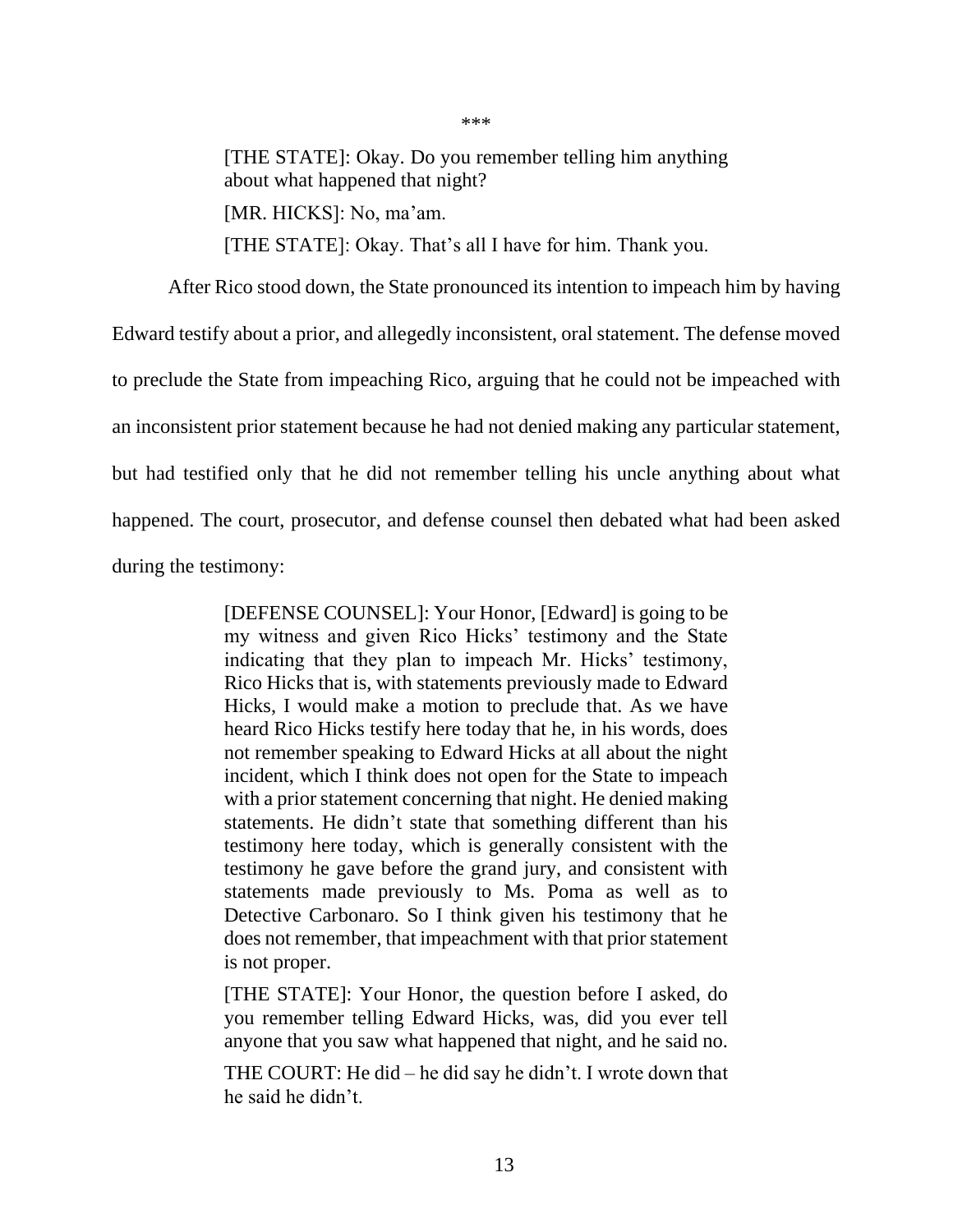[DEFENSE COUNSEL]: Right, but when specifically asked about Mr. Hicks, did not say no, I didn't speak to him. He said, I don't remember telling him anything about that night.

THE COURT: I think, at some point, I remember that he said he didn't tell him.

[THE STATE]: I think he did too. But either way, if he said he never told anyone, I was only trying to give him an opportunity so that we did not feel that he has an opportunity to handle it himself. But I agree with Your Honor that I think he laughed and said, no, I didn't tell anyone that or I didn't tell him that.

THE COURT: Do we all agree that he said he didn't tell anyone that?

[DEFENSE COUNSEL]: Your Honor, my notes indicate he was asked, did you tell anyone that you saw more and his response was no.

THE COURT: Right. So I think that sufficiently – anyone, certainly, would – I wrote down – and granted, I don't say write down word for word that he didn't say anything to his uncle. I recall him saying he didn't tell anyone. It is possible that my notes aren't word for word, so I don't want to suggest that they are, but I think not telling anyone includes not telling his uncle. So I think there's sufficient basis to allow the State to ask, inquire. So I am going to allow it.

Under Maryland Rule  $8-131(a)^4$ , we ordinarily will not decide any issue unless it

appears plainly to be preserved in the record at the trial court. To preserve an argument for

<sup>&</sup>lt;sup>4</sup> Maryland Rule 8-131(a) defines the scope of review as:

<sup>(</sup>a) **Generally.** The issues of jurisdiction of the trial court over the subject matter and, unless waived under Rule 2-322, over a person may be raised in and decided by the appellate court whether or not raised in and decided by the trial court. Ordinarily, the appellate court will not decide any other issue unless it plainly appears by the record to have been raised in or decided by the trial court, but the Court may decide such an issue if necessary or desirable to guide the trial court or to avoid the expense and delay of another appeal.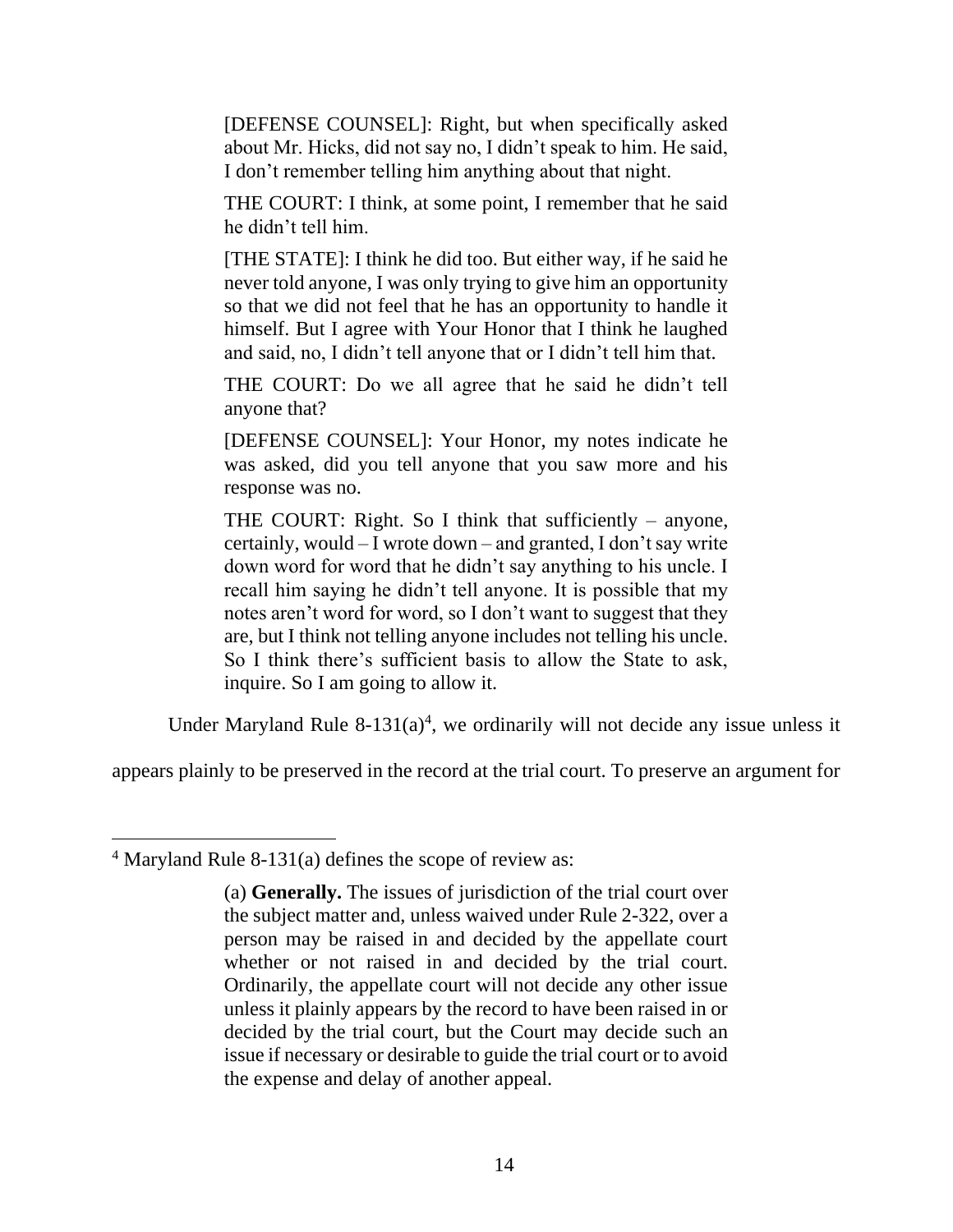appeal, a party shall object to the admission of evidence at the time the "evidence is offered or as soon thereafter as the grounds for objection become apparent. Otherwise, the objection is waived." Md. Rule 4-323(a). Similarly, "[a] party must bring his argument to the attention of the trial court with enough particularity that the court is aware . . . what the parameters of the issue are." *Harmony v. State*, 88 Md. App. 306, 317 (1991). If counsel provides specific grounds for objection, "the litigant may raise on appeal only those grounds actually presented to the trial judge." *Anderson v. Litzenberg*, 115 Md. App. 549, 569 (1997).

At trial, Mr. Matthews objected to the State impeaching Mr. Hicks with a prior inconsistent statement based specifically on the argument that Rico did not deny making the statement, but didn't remember making one. The State is right, then, that Mr. Matthews did not preserve the entire argument he seeks to raise here. *See Brecker v. State*, 304 Md. 36, 39–40 (1985) ("[W]hen an objector sets forth the specific grounds for his objection, although not requested by the court to do so, the objector will be bound by those grounds and will ordinarily be deemed to have waived other grounds not specified.").

That said, we don't agree that Mr. Matthews abandoned the objection he did make when the defense came to a "shared understanding" with the court. When objecting to a trial court's evidentiary ruling, "it is sufficient that a party, at the time the ruling or order is made or sought, makes known to the court the action that the party desires the court to take or the objection to the action of the court." Md. Rule 4-323(c); *see also Marquardt v. State*, 164 Md. App. 95, 143 (2005). In this case, the record reveals a clear intention by Mr. Matthews's counsel to object to the admissibility of impeachment evidence against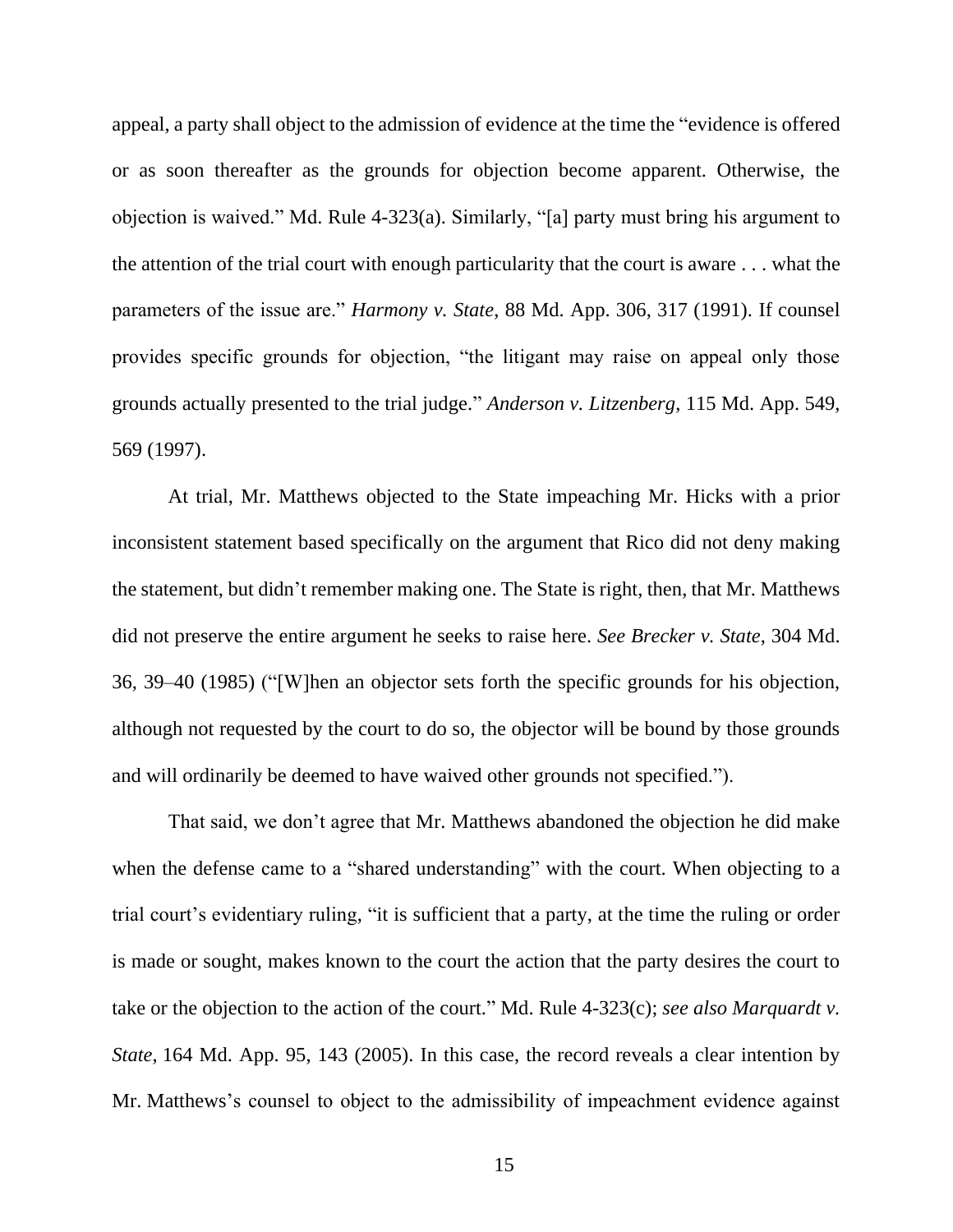Mr. Hicks. *See Smith v. State*, 218 Md. App. 689, 702 (2014) ("The broader principle underlying our preservation decisions focuses on whether the party objecting on appeal gave the circuit court a proper opportunity to avoid or resolve errors during the trial, not on hyper-technicalities."). We don't read defense counsel's agreement with the court and the State about the contents of the colloquy to waive arguments flowing from counsel's ultimately correct recollection of Rico's testimony. Everyone was trying to remember what happened, the court ruled, and nothing in the colloquy suggests that counsel intended to waive or abandon the argument they in fact made.

That leaves the question that *was* raised, *i.e.*, whether Edward's testimony about Rico's prior oral statement—that he allegedly witnessed Mr. Matthews committing the murders—was admissible as a prior inconsistent statement to impeach Rico when he testified that he didn't remember making any statement. Decisions to admit prior inconsistent statements are legal decisions we review *de novo*. *Brooks v. State*, 439 Md. 698, 708–09 (2014). A witness's prior inconsistent statement is "'[a] witness's earlier statement that conflicts with the witness's testimony at trial.'" *Belton v. State*, 152 Md. App. 623, 632 (2003) (alteration in original) (*quoting* Black's Law Dictionary 1212 (7th ed. 1999)). Generally, "prior statements by a witness that are inconsistent with the witness's in-court testimony are admissible to impeach the credibility of the witness." *Stewart v. State*, 342 Md. 230, 236 (1996). "Evidence is 'extrinsic' when it is 'proved through another witness, or by an exhibit not acknowledged or authenticated by the witness sought to be contradicted.'" *Anderson v. State*, 220 Md. App. 509, 519 (2014) (*quoting* 6 Lynn McLain, *Maryland Evidence State and Federal* § 607:3, at 553 (3d ed. 2013)).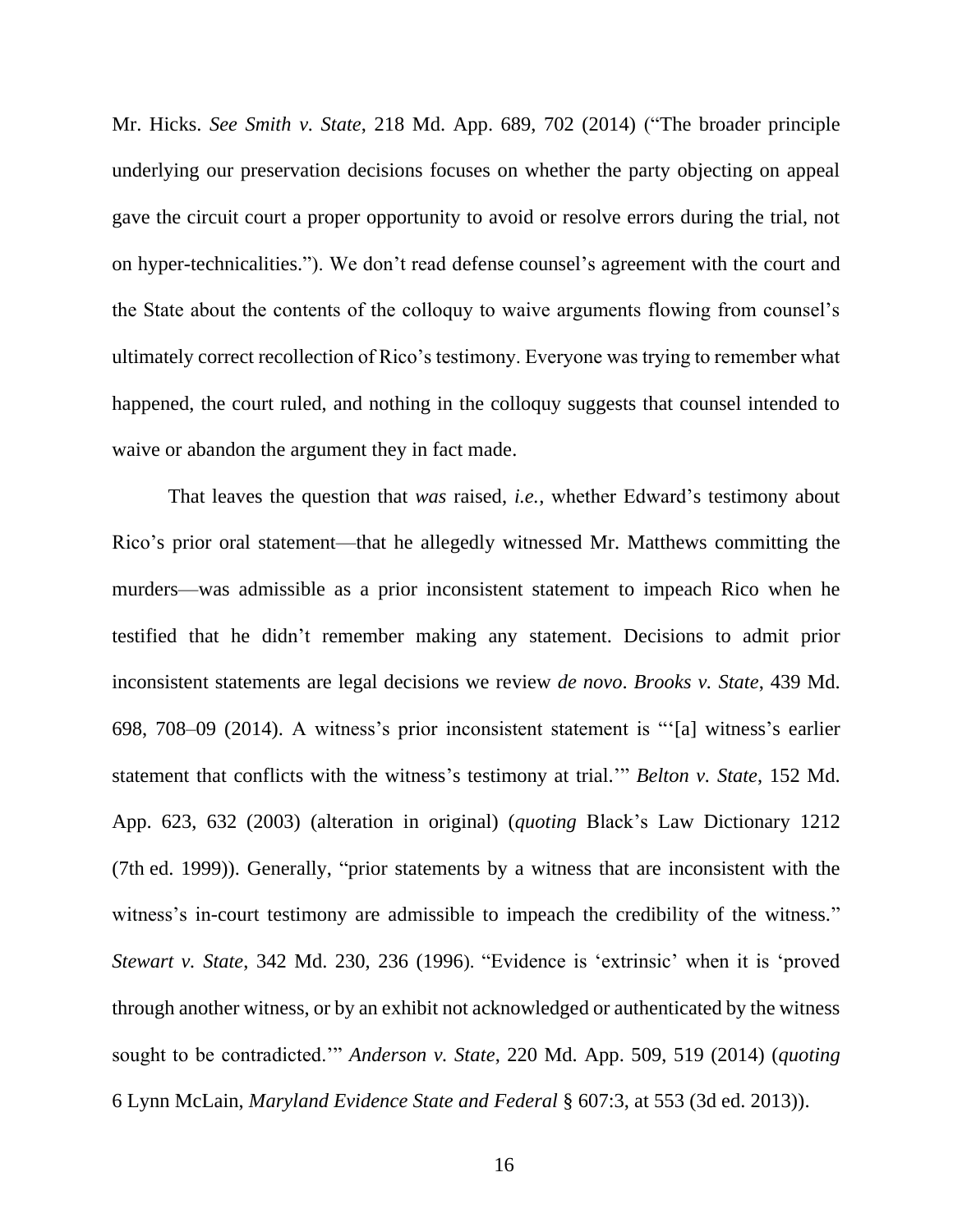Maryland Rule 5-616 permits extrinsic evidence of a prior inconsistent statement

for the purpose of impeachment if Rule 5-613(b) is satisfied. Rule 5-613 looks, among

other things, at whether the witness admits making it:

(a) **Examining witness concerning prior statement**. A party examining a witness about a prior written or oral statement made by the witness need not show it to the witness or disclose its contents at that time, provided that before the end of the examination (1) . . . if the statement is oral, the contents of the statement and the circumstances under which it was made, including the persons to whom it was made, are disclosed to the witness and (2) the witness is given an opportunity to explain or deny it.

(b) **Extrinsic evidence of prior inconsistent statement of witness**. Unless the interests of justice otherwise require, extrinsic evidence of a prior inconsistent statement by a witness is not admissible under this Rule (1) until the requirements of section (a) have been met and the witness has failed to admit having made the statement and (2) unless the statement concerns a non-collateral matter.

Before a party can offer extrinsic evidence of a prior allegedly inconsistent oral statement

of a witness, (1) the content of the statement and the circumstances under which it was made must be disclosed to the witness; (2) the witness must be given an opportunity to explain or deny making the statement; (3) the witness must fail to admit having made the statement; and (4) the statement must not be collateral to the issues. *Brooks*, 439 Md. at

717–18.

The objection Mr. Matthews preserved bears on the third element—the witness must "fail[] to admit having made the statement." *Id*. at 718 (*quoting* Md. Rule 5-613(b)(1)). Mr. Matthews contends this foundational element is missing because Mr. Hicks "did not say, no, I didn't speak to him. He said, I don't remember telling him anything about that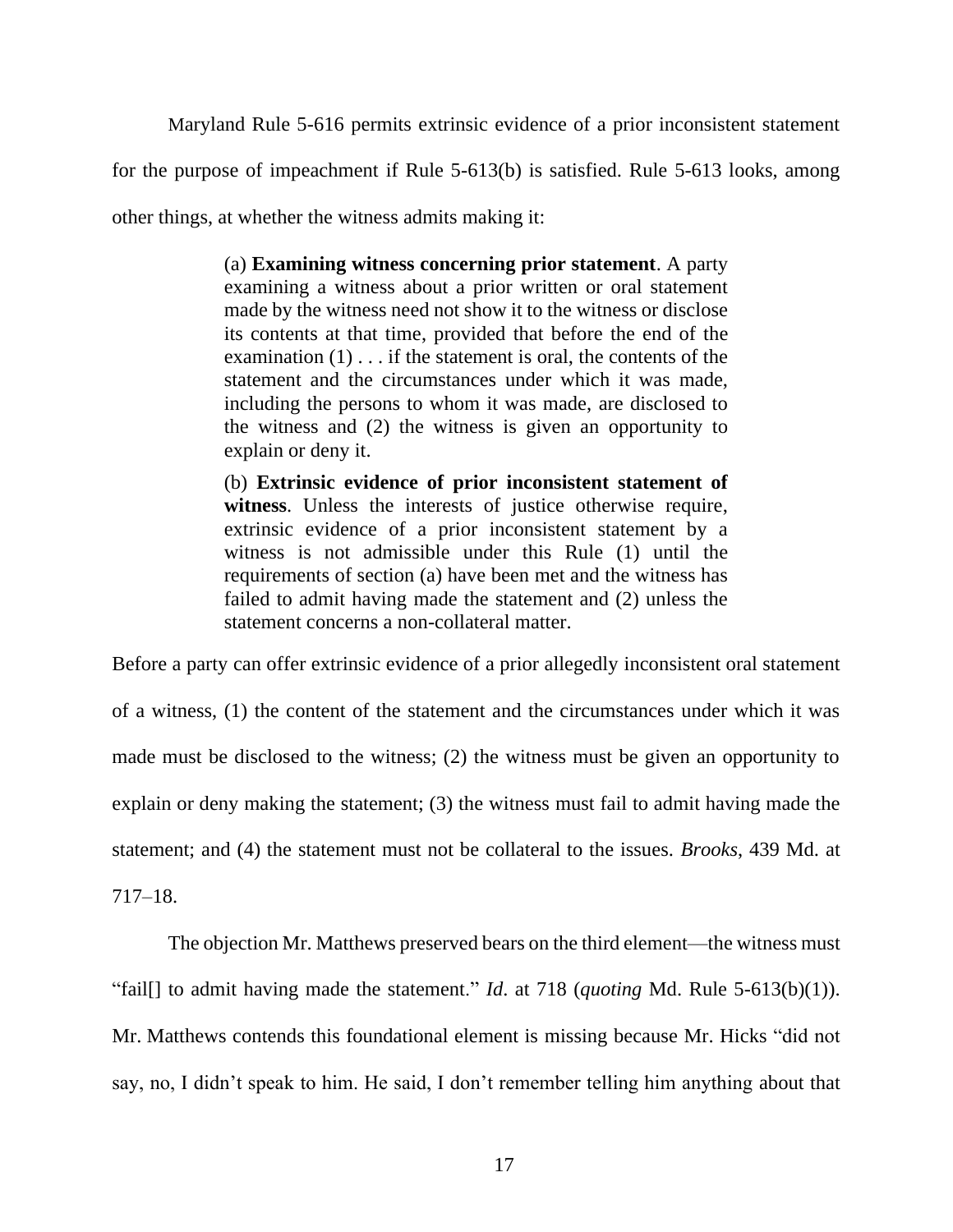night." We disagree. The purpose of the foundational requirements "is to accord the witness the opportunity to reflect upon the prior statement so that he may admit it or deny it, or make such explanation of it as he considers necessary or desirable." *Devan v. State*, 17 Md. App. 182, 193 (1973). But "[i]f the witness denies making the designated statement or asserts that he does not remember whether he made it, the foundation contemplated by the general rule for the introduction of the statement has been satisfied." *McCracken v. State*, 150 Md. App. 330, 342–43 (2003) (*quoting State v. Kidd*, 281 Md. 32, 47 (1977)); *see also Moxley v. State,* 205 Md. 507, 516 (1954) ("Impeaching testimony can be offered when the witness states that she does not remember whether she did or did not make the designated statement."). Moreover, the plain language of Rule 5-613(b) does not require an affirmative denial, but only that the witness "*failed to admit* having made the statement." Md. Rule 5- 613(b) (emphasis added).

Here, Mr. Hicks was asked if he recalled telling his uncle Edward that he saw more about the night in question than what he described in his testimony, and he answered, "No, ma'am." The trial court did not abuse its discretion in finding that Rico "failed to admit having made the statement" for purposes of Rule 5-613(b) when he denied saying anything at all.

*Finally*, Mr. Matthews argues that the State only called Mr. Hicks to testify as a "subterfuge" to admit otherwise inadmissible hearsay as impeaching evidence. The State asserts again that this argument was not advanced in the trial court, we agree that it wasn't, and it is not before us.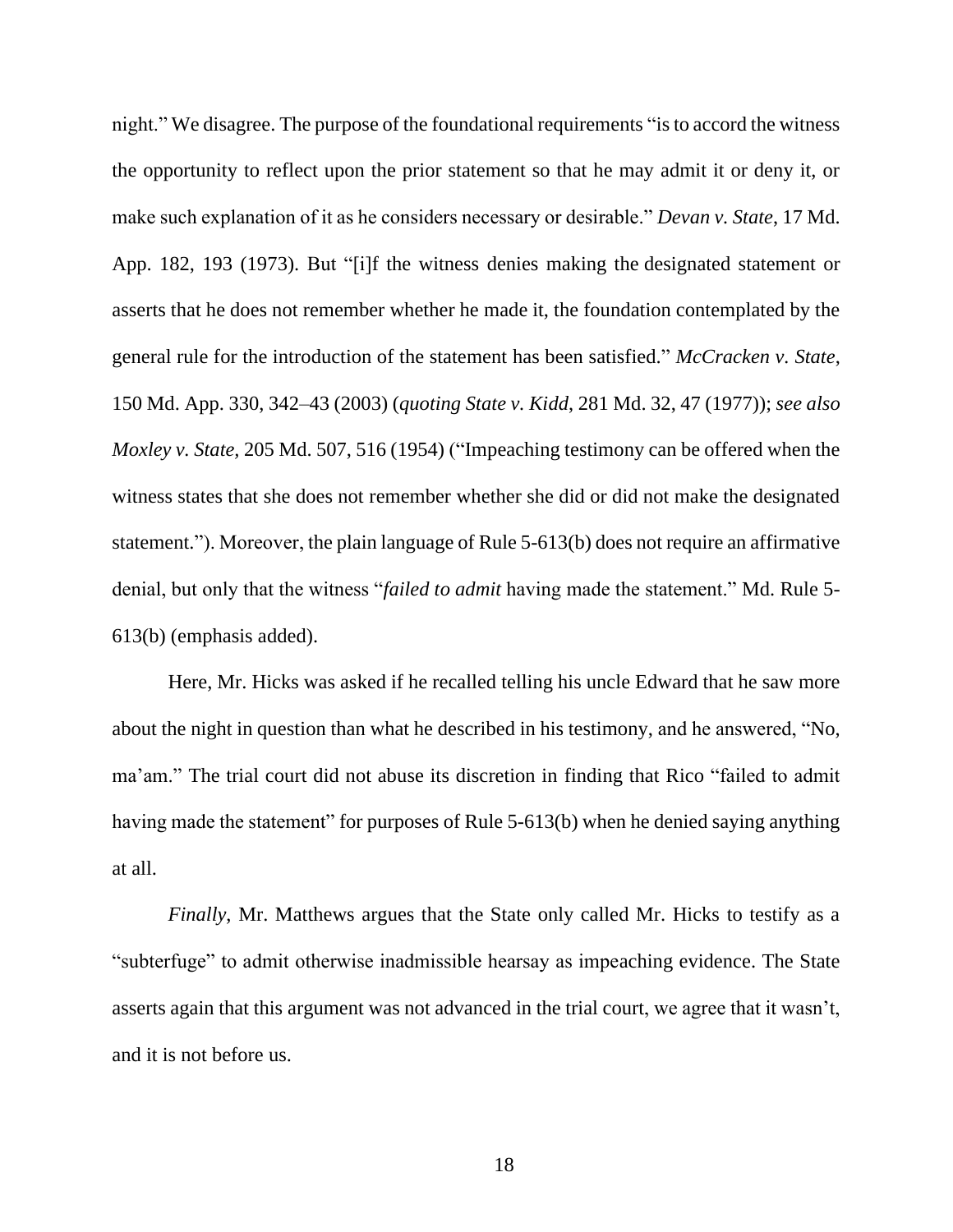### **B. The Circuit Court Did Not Abuse Its Discretion In Limiting The Defense's Cross-Examination.**

Until roughly two weeks before he testified at Mr. Matthews's trial, Mr. Tongue had three criminal cases pending against him, all in Anne Arundel County. Shortly before trial, Mr. Tongue entered into a plea agreement that encompassed two guilty pleas and caused the other case to be stetted.

Mr. Tongue's first case arose from an incident that occurred on May 22, 2017, before the murders of Linda McKenzie and Leslie Smith. Mr. Tongue was charged in that case with second-degree assault and reckless endangerment. That case was stetted on October 5, 2018. His second case stemmed from an incident on November 29, 2017. He was charged in that case with kidnapping, first and second-degree assault, reckless endangerment, false imprisonment, theft, and malicious destruction of property less than one thousand dollars, and he pleaded guilty to reckless endangerment on October 5, 2018, shortly before Mr. Matthews's trial. The final case arose from an incident that occurred on June 6, 2018. Mr. Tongue was charged with home invasion, first- and fourth- degree burglary, second-degree assault, malicious destruction of property, theft, credit card theft, and false imprisonment. He pleaded guilty in that case to second-degree assault, also on October 5, 2018. Under the plea agreement, Mr. Tongue received a combined sentence of four years of active incarceration with three years of supervised probation, but sentencing was delayed until after Mr. Matthews's trial.

At Mr. Matthews's trial, the defense argued that they should be allowed to crossexamine Mr. Tongue about (a) all three cases, including the fact that the lead charges in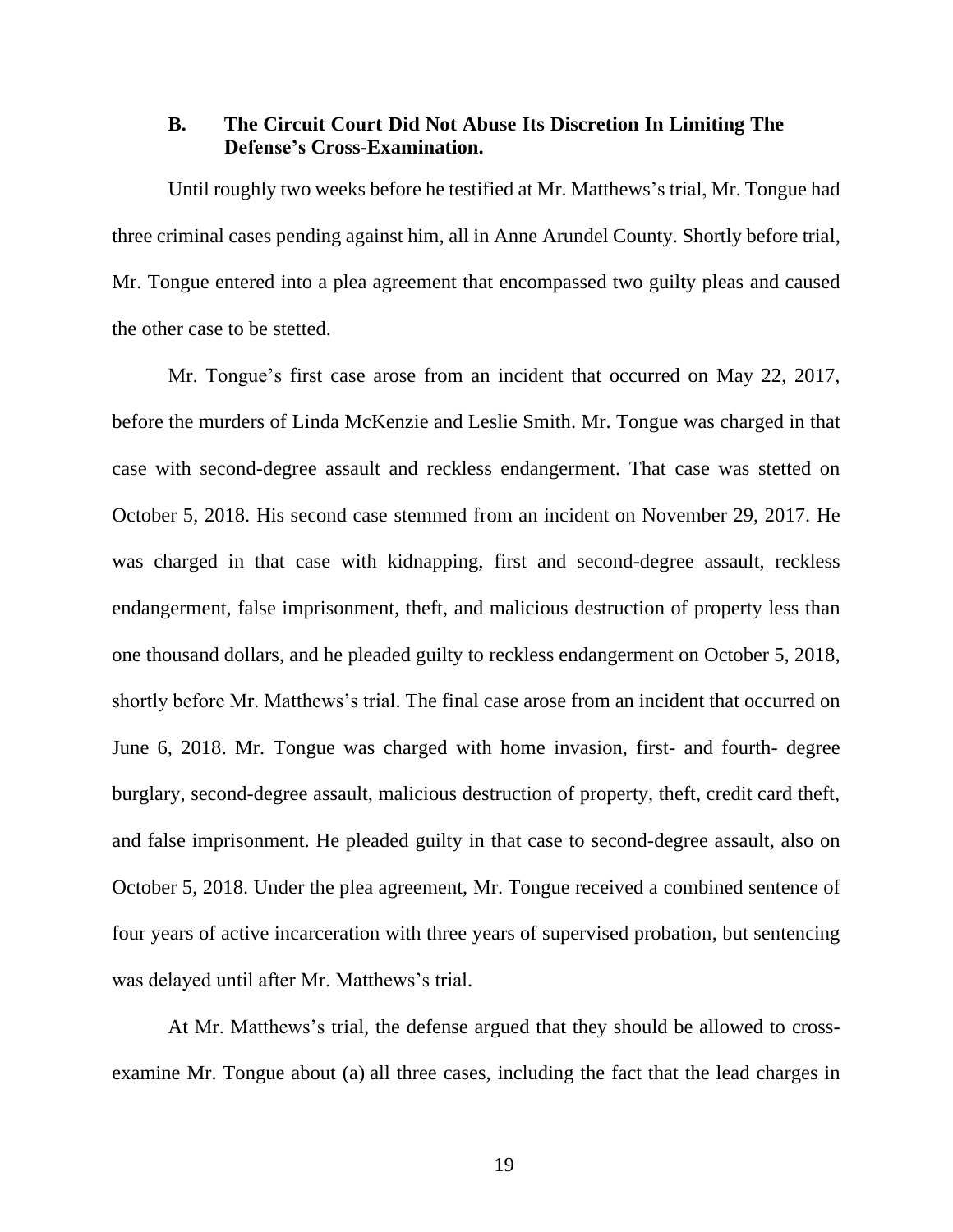two of the cases were kidnapping and home invasion; (b) the charges to which he pleaded guilty; (c) the statutory maximums for those charges; (d) the fact that "stet" means a case can be brought back and set for trial; and (e) how he perceived the terms of his plea agreement. Counsel noted that his sentencing had been postponed until after the trial and asserted her good faith belief (based on her own conversation with him) that Mr. Tongue thought he could "do better" than the agreed-upon amount of time. Finally, the defense maintained that the issue was not whether there actually was a deal with the State for Mr. Tongue's trial testimony, but whether Mr. Tongue perceived that his testimony could get him a benefit or leniency at sentencing.

The trial court ruled the defense was entitled to cross-examine Mr. Tongue about the case that preceded his grand jury testimony, which took place on September 22, 2018, and about the terms of the plea agreement that encompassed all three cases. The court reasoned that Mr. Tongue could not, at the time of his grand jury testimony, have perceived he would receive some benefit in connection with future offenses. The court precluded the defense from eliciting the charges brought against Mr. Tongue in the two cases that arose after the grand jury testimony and the statutory maximums for the charges to which Mr. Tongue had pleaded guilty, although the court allowed that if Mr. Tongue's testimony was inconsistent with his grand jury testimony to the benefit of the State, the court would be willing to revisit the issue.

Mr. Tongue turned out to be a rather uncooperative trial witness.<sup>5</sup> He testified

 $<sup>5</sup>$  The prosecutor argued to the jury in rebuttal, "[i]f he's here lying for the purposes of</sup> gaining a benefit, do you think it would be like pulling teeth to actually get him to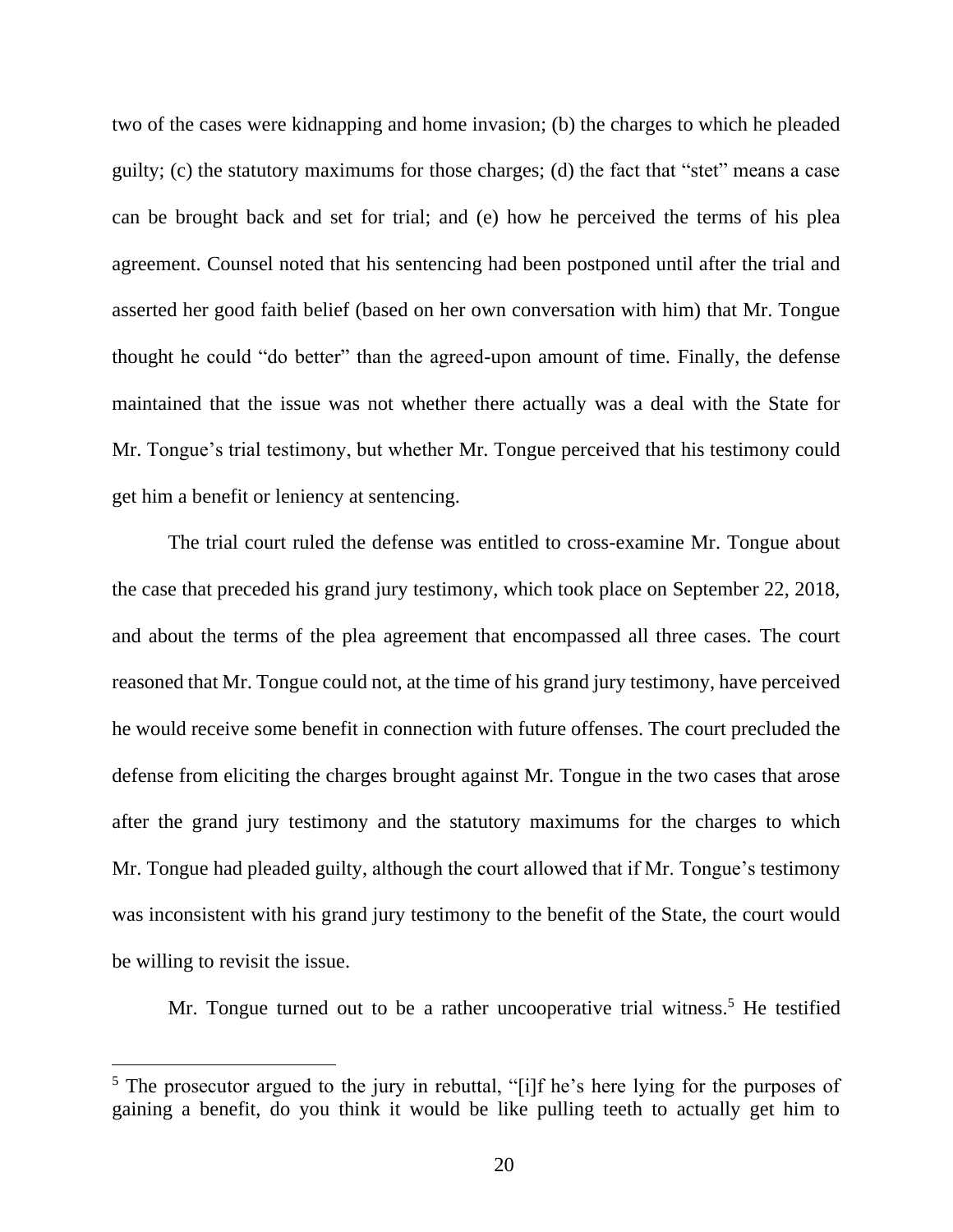repeatedly that he couldn't remember the night of the murders, and his memory had to be refreshed on multiple occasions with his own grand jury testimony. Overall, his trial testimony remained consistent with his grand jury testimony and the court declined to extend the scope of Mr. Matthews's cross-examination.

Mr. Tongue testified that on October 5, 2018, he pled guilty to second-degree assault and reckless endangerment pursuant to a plea agreement that resolved the three separate cases against him, and his sentencing was postponed until November 16, 2018. He understood the first case was put on the stet docket, meaning it would not be prosecuted at this time, but could be prosecuted at a later date. The court permitted defense counsel to elicit, over the State's objection, that one of the charges in the case that had been stetted was second-degree assault, which carried a maximum penalty of ten years. Mr. Tongue confirmed that the plea agreement called for four years' active incarceration, but that there was no agreement as to suspended time or probation and that he hoped to get time served instead of four years. The defense never asked Mr. Tongue whether he had a subjective expectation of receiving a benefit as a result of testifying in this case. And on redirect, the State addressed this point directly—Mr. Tongue denied having any such expectation and confirmed that he didn't want to testify against his cousin.

### *1. A threshold level of inquiry.*

Mr. Matthews takes issue with the extent of questioning he was allowed about the plea agreement and the fact that Mr. Tongue's sentencing was postponed until after trial.

remember anything or to answer anything?"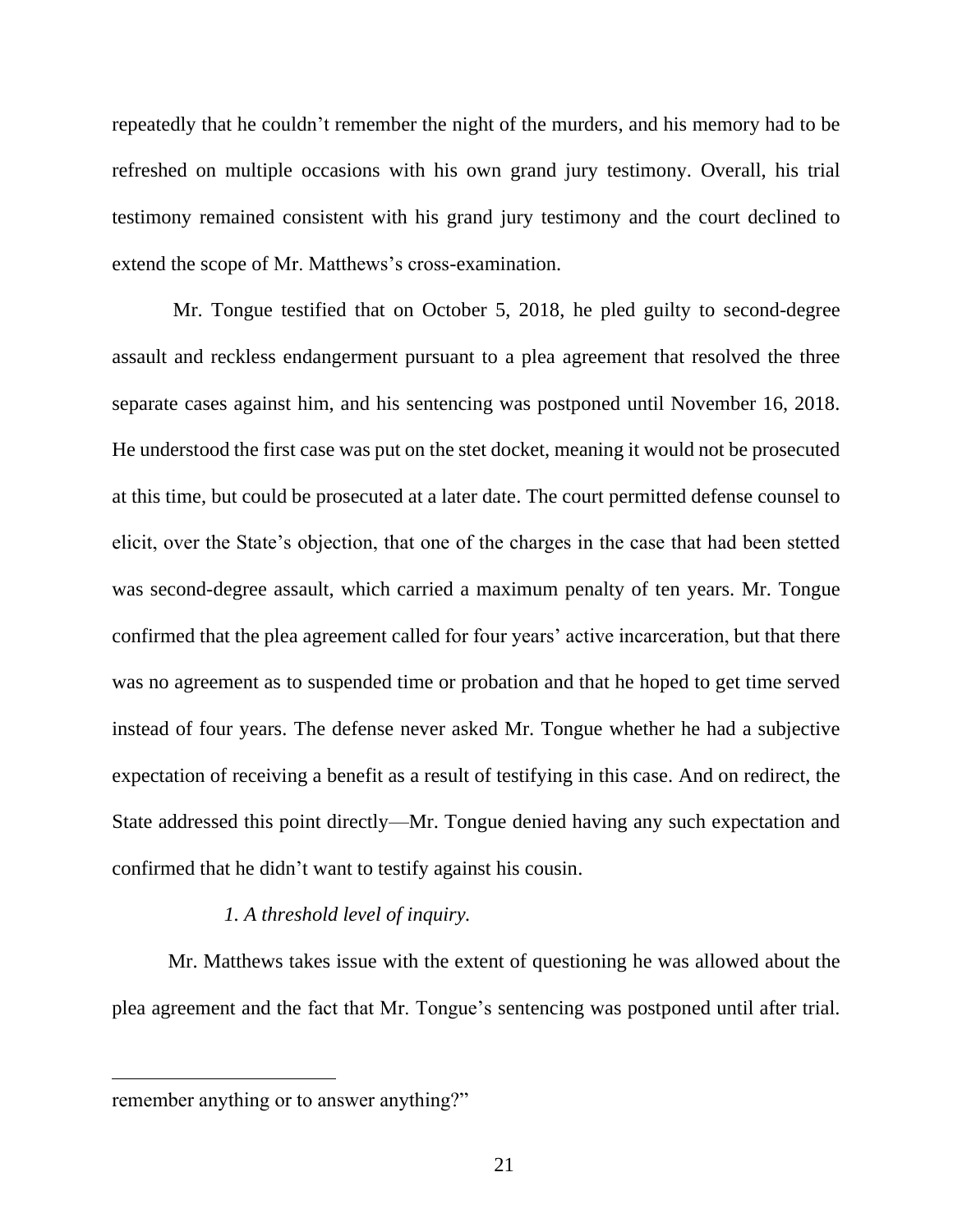In particular, he argues he was limited impermissibly in questioning Mr. Tongue about his subjective expectation of obtaining a benefit in his cases, the charges stemming from his prior arrests, and the statutory maximum penalties for those charges. The State counters that Mr. Matthews was given the opportunity to reach the "threshold level of inquiry" regarding possible bias stemming from a subjective expectation of benefit. We agree with the State.

The right of a criminal defendant to cross-examine a State's witness is "essential to the truth-finding function of a trial." *Peterson v. State*, 444 Md. 105, 122 (2015); *see also Martinez v. State*, 416 Md. 418, 428 (2010) ("The right of confrontation includes the opportunity to cross-examine witnesses about matters relating to their biases, interests, or motives to testify falsely." (*citing Davis v. Alaska*, 417 U.S. 308, 316—17 (1974))). This right is safeguarded by the confrontation clauses contained in both the federal and Maryland constitutions.<sup>6</sup> This tenet also is incorporated in Md. Rule 5-616(a)(4), which provides that "[t]he credibility of a witness may be attacked through questions asked of the witness, including questions that are directed at . . . [p] roving that the witness is biased, prejudiced, interested in the outcome of the proceeding, or has a motive to testify falsely." Md. Rule 5-616(a)(4).

<sup>&</sup>lt;sup>6</sup> The Sixth Amendment to the United States Constitution, as applied to the states through the Fourteenth Amendment, guarantees that "[i]n all criminal prosecutions, the accused shall enjoy the right . . . to be confronted with the witnesses against him." Similarly, Article 21 of the Maryland Declaration of Rights provides "[t]hat in all criminal prosecutions, every man hath a right . . . to be confronted with the witnesses against him; to have process for his witnesses; [and] to examine the witnesses for and against him on oath."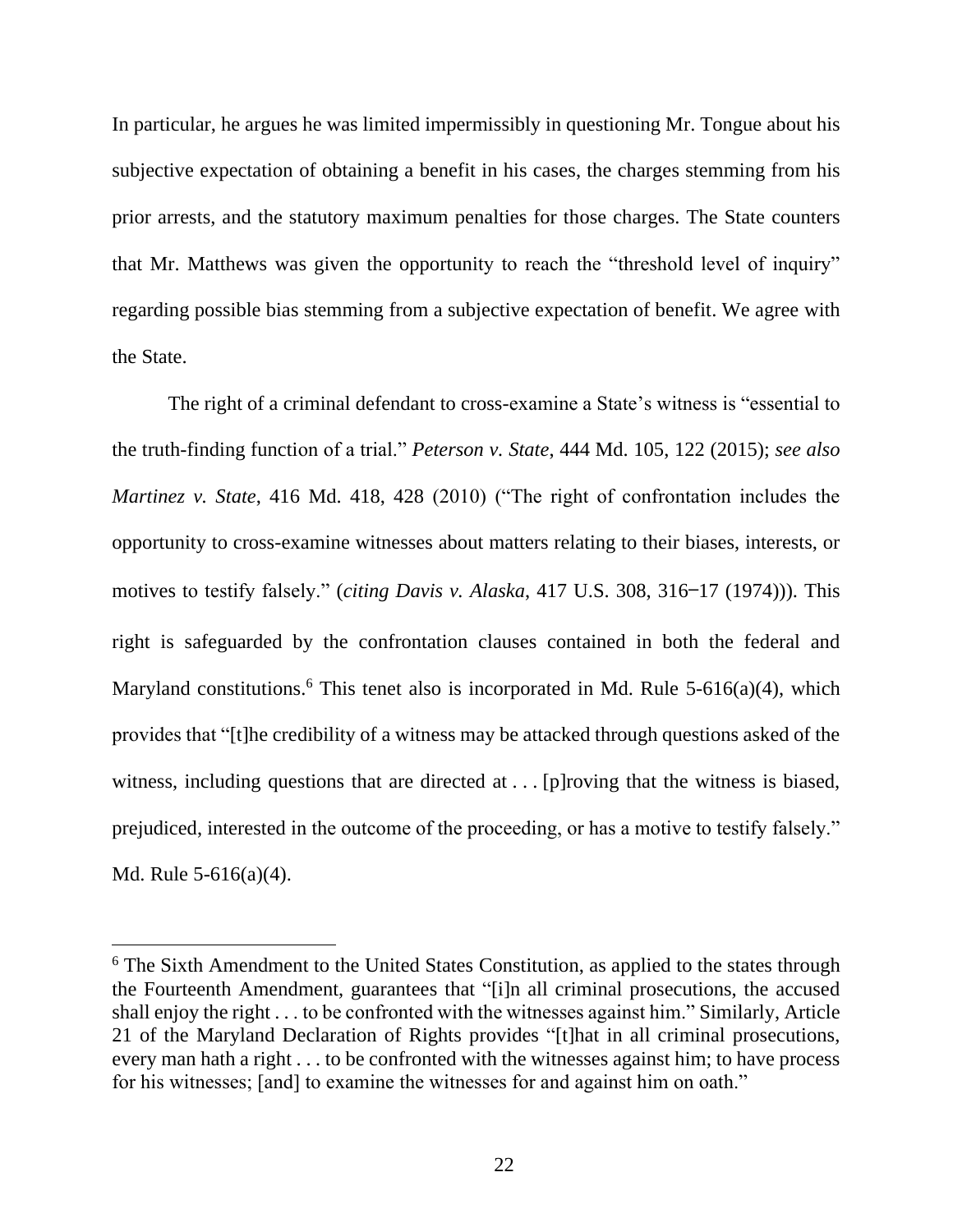The court must allow a defendant the opportunity to reach a "threshold level of inquiry" that "expose[s] to the jury the facts from which jurors, as the sole triers of fact and credibility, could appropriately draw inferences relating to the reliability of the witness" to not run afoul of the afforded rights granted by the Confrontation Clause. *Martinez*, 416 Md. at 428 (*first quoting Smallwood v. State*, 320 Md. 300, 307 (1990); then *quoting Davis*, 415 U.S. at 318). So long as the defendant is allowed this "threshold level of inquiry," the trial courts retain discretion to limit the scope of questioning to prevent "harassment, prejudice, confusion of the issues, and inquiry that is repetitive or only marginally relevant." *Peterson*, 444 Md. at 123 (*quoting Martinez*, 416 Md. at 428). We review limitations on cross-examination for an abuse of discretion. *Id.* at 124.

#### *2. The trial court didn't abuse its discretion.*

"Cross-examination is the principal means by which the believability of a witness and the truth of his testimony are tested." *Davis*, 415 U.S. at 316. But the right to crossexamine isn't absolute—it guarantees only "an *opportunity* for effective crossexamination, not cross-examination that is effective in whatever way, and to whatever extent, the defense might wish." *Delaware v. Fensterer*, 474 U.S. 15, 20 (1985) (per curiam) (emphasis in original). The record in this case reflects that Mr. Matthews was provided with ample opportunity to elicit from Mr. Tongue information about his pending charges that relate to his credibility as a witness. Before the jury, Mr. Tongue confirmed that he understood that he could be subject to prosecution on his stetted second-degree assault charge, that the maximum sentence on that charge was ten years, that he pled guilty to second-degree assault and reckless endangerment, that the sentence contemplated by his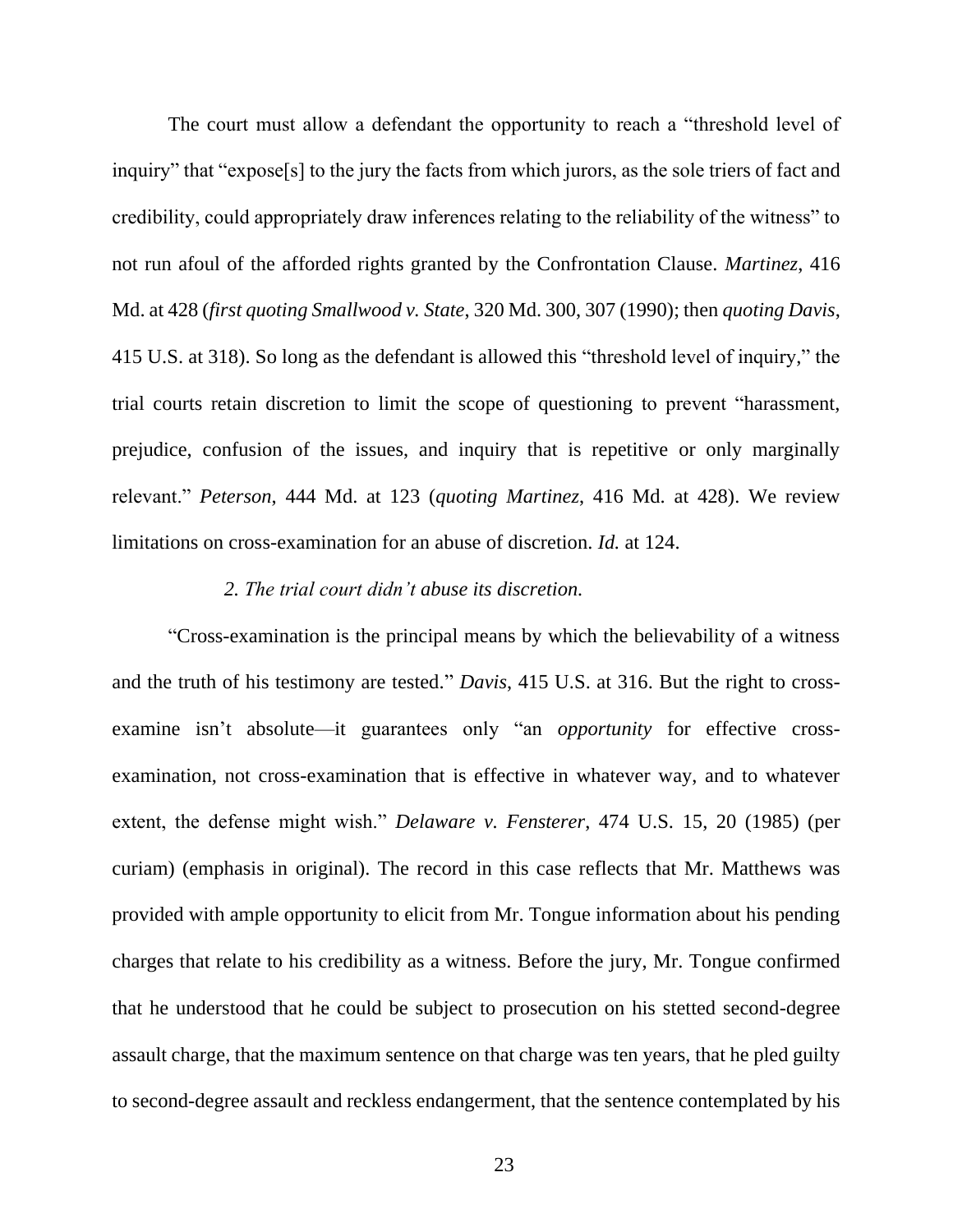plea agreement was four years, that his sentencing hearing was postponed to November, and that he hoped to get as close to time served as possible.

Trial courts have "wide latitude" to impose reasonable limits on cross-examination. *Peterson*, 444 Md. at 123 (*quoting Smallwood*, 320 Md. at 307–08). In this instance, the trial court grounded its limitations on Mr. Matthews's questioning to his grand jury testimony, while allowing for the possibility to revisit the issue if Mr. Tongue strayed from it:

> THE COURT: [T]he reason why I've fashioned my ruling in this manner is that [Mr. Tongue] would have had to have been able to see in the – into the future, essentially, in order to gain some benefit regarding future offenses at the time he gave his Grand Jury testimony. So we'll see how he testifies. And, if appropriate, I'm open to revisiting the issue.

The defense maintains that they were prohibited from eliciting Mr. Tongue's expectations of a benefit in exchange for information or testimony and from being allowed to paint the full picture of the charges Mr. Tongue was facing when he entered the plea agreement. But despite the defense's claim they it had a "good faith" understanding of Mr. Tongue's subjective mindset from their own pre-trial discussions with him, counsel never asked Mr. Tongue if he had a subjective expectation of a benefit for his testimony. That opportunity distinguishes this case from *Manchame-Guerra v. State*, 457 Md. 300, 320–22 (2018) and *Calloway v. State*, 414 Md. 616 (2010), in which the defendants were prohibited altogether from making any inquiry as to whether witnesses had a subjective expectation of benefit in their own criminal cases. *See Manchame-Guerra*, 457 Md. at 307; *see Calloway*, 414 Md. at 632–33.

24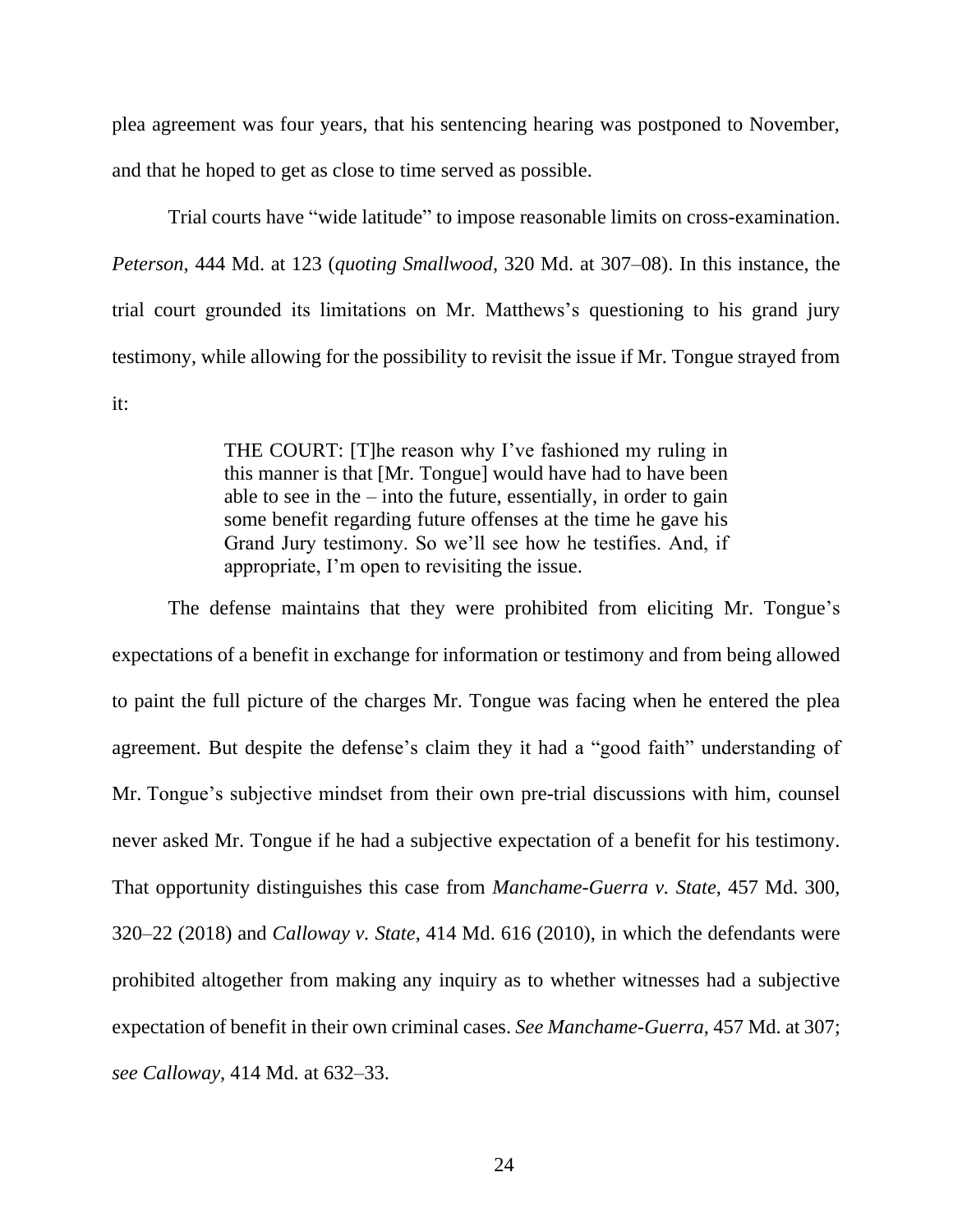*Montague v. State*, 244 Md. App. 24 (2019), *aff'd on other grounds*, 471 Md. 657,  $(2020)$ ,<sup>7</sup> provides a closer analogy. In that case, the defendant asserted that the trial court had erred by limiting defense counsel from cross-examining a State witness about the sentence her charges carried and by instructing the jury to disregard her potential seventyyear sentence (compared to the nine-month sentence she received). 244 Md. App*.* at 65. We held that the defense had had sufficient opportunity to ask the witness about her prior convictions and, in response to the State's objection to questions about the maximum sentences, that the court had informed the defense properly that those questions would be appropriate if she had received a plea bargain in return for her testimony. *Id.* The defense counsel declined to show the witness had received any special treatment. *Id.* at 66.

In this case, the trial court observed "both sides agree that there was no deal in place here" in exchange for Mr. Tongue's testimony. On these facts, the trial court afforded Mr. Matthews reasonable latitude to demonstrate and argue why Mr. Tongue's testimony should be viewed with skepticism, and he was given the opportunity to inquire about Mr. Tongue's subjective belief. That got Mr. Matthews to a "threshold level of inquiry," and we see no abuse of discretion in the trial court's decision to prevent him from going farther.

<sup>7</sup> The Court of Appeals granted *certiorari* in *Montague* solely to consider a different question—"Is artistic expression, in the form of rap lyrics, that does not have a nexus to the alleged crime relevant as substantive evidence of a defendant's guilt?"—and did not address the proper scope of cross-examination. *Montague v. State*, 467 Md. 690 (2020).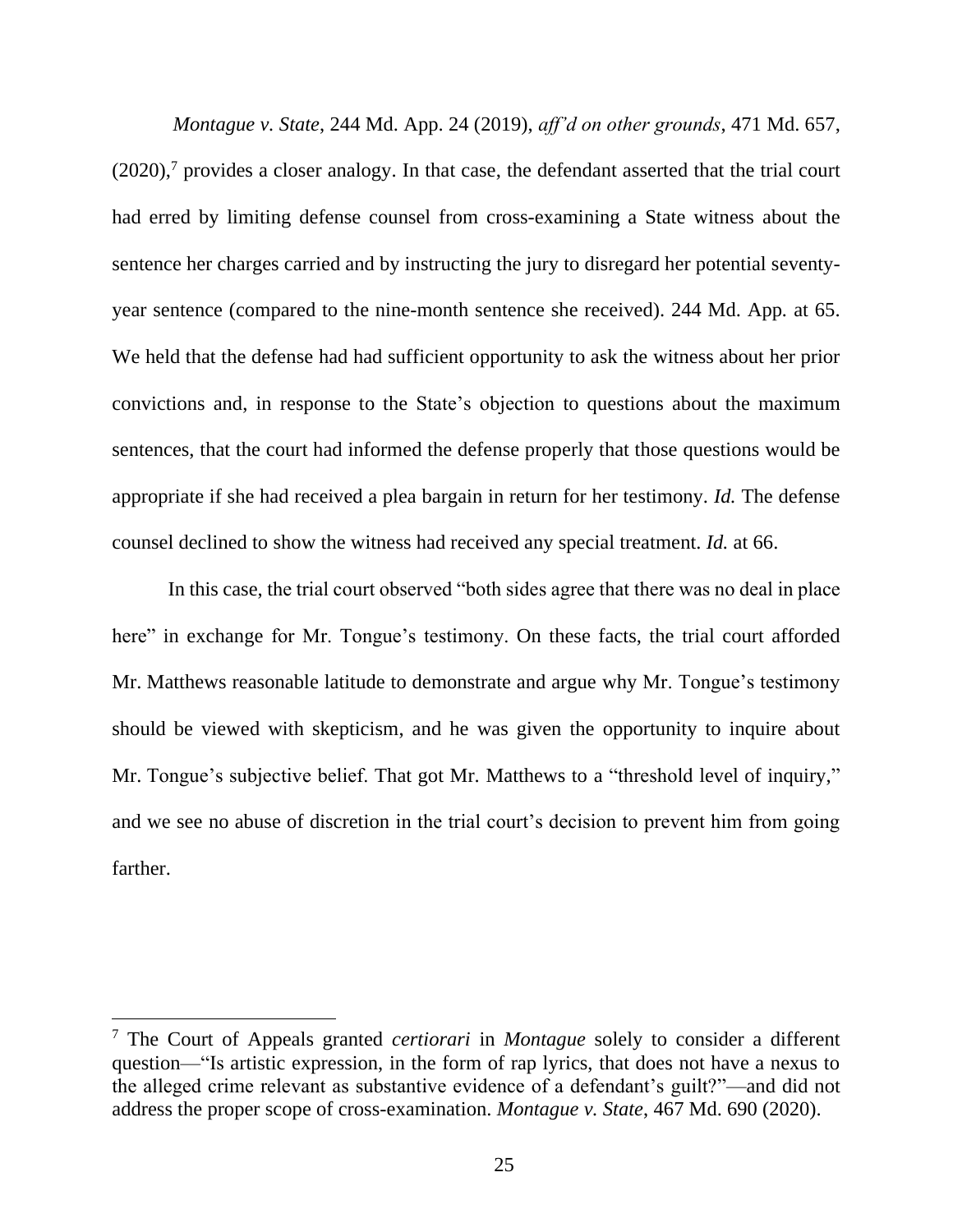## **C. The Trial Court Erred In Denying Mr. Matthews's Motion To Preclude Testimony And A Report Pertaining To The Use Of Photogrammetry And Reverse Photogrammetry Projection.**

Mr. Matthews filed a motion *in limine* to preclude the testimony and report of Kimberly Meline and Jenna Walker, an FBI physical scientist and her trainee, in which they used photogrammetry and reverse photogrammetry projection to identify the shooter from contemporaneous videos. He argued that allowing the testimony and report of Ms. Meline would violate Rules 5-702 and 5-403, the then-prevailing *Frye-Reed*<sup>8</sup> standard, and the due process and fair trial rights guaranteed by the Sixth and Fourteenth Amendments of the United States Constitution and Article 24 of the Maryland Declaration of Rights.

On September 21, 2018, Ms. Meline took the stand at a pre-trial hearing. She testified that she was a physical scientist with the FBI who had completed dozens of photogrammetric exams and had testified in court about photogrammetry four or five times. She clarified that she specializes in multimedia evidence and explained that photogrammetry involves taking measurements from photographs to determine how fast a vehicle is moving through a video, the length of a firearm, or how tall a subject is. From there, she explained that reverse photogrammetry projection is a specific type of photogrammetry that involves going back to a scene, recreating the image conditions, and then placing a calibrated measuring device where the subject was standing as a way of determining how tall the person was. Following a thorough discussion of Ms. Meline's

<sup>8</sup> *Frye v. United States*, 293 F. 1013 (D.C. Cir. 1923); *Reed v. State*, 283 Md. 374 (1978).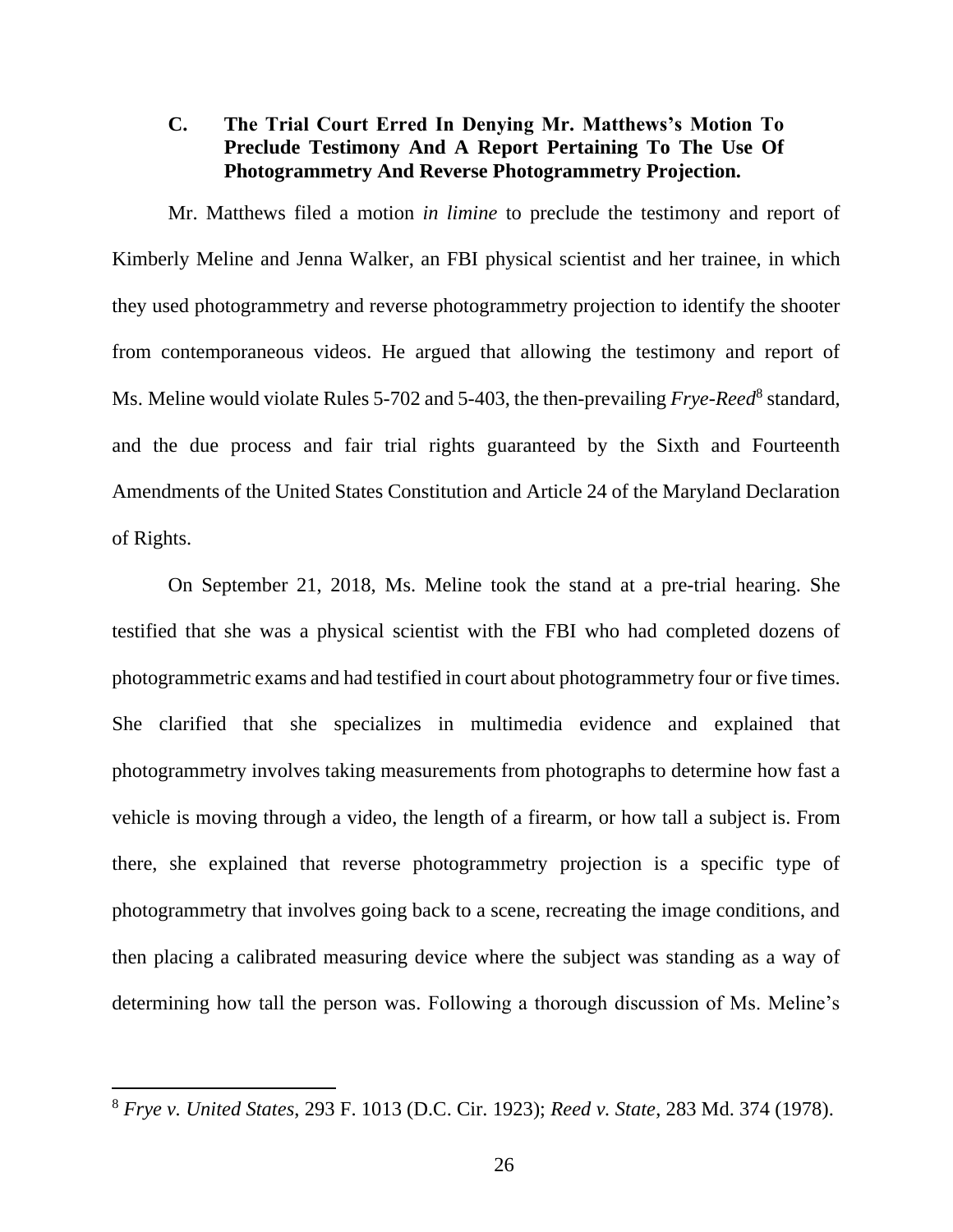qualifications, she was admitted as an expert in photogrammetry and reverse photogrammetry projection.

Ms. Meline testified that she was asked to analyze surveillance video from the Blunt house to determine whether she could find an image that would be conducive to an accurate photogrammetric analysis for the case against Mr. Matthews. She and her trainee concluded that there was one still image "that would be within a reasonable margin of error" to complete the analysis. On November 28, 2017, Ms. Meline and Ms. Walker traveled to the Blunt house and used the same surveillance cameras that had captured the "questioned image." They ensured the camera was still in the same position, overlaid the live video with the questioned image using software, aligned the stationary items such as trees in both images, and placed a height chart in the location where the suspect appeared to be standing in the questioned image. To simplify, she explained that the overlay between the questioned image and the image with the height chart was used to estimate how tall the suspect was.

Next, Ms. Meline detailed her process for estimating the uncertainty or error associated with the height measurements. She explained that the margin of error is calculated by using positional accuracy and the resolution of the imagery. Positional accuracy is determined by pixels in the image; in this case, each pixel of the questioned image represented 0.53 inches, so if they were off by one pixel in placing the height chart, the height estimate would be off by 0.53 inches. Ms. Meline estimated the suspect's height as 5′8″, with a margin of error of plus or minus 0.67 of an inch.

Additionally, Ms. Meline explained that along with the 0.67 inch margin of error,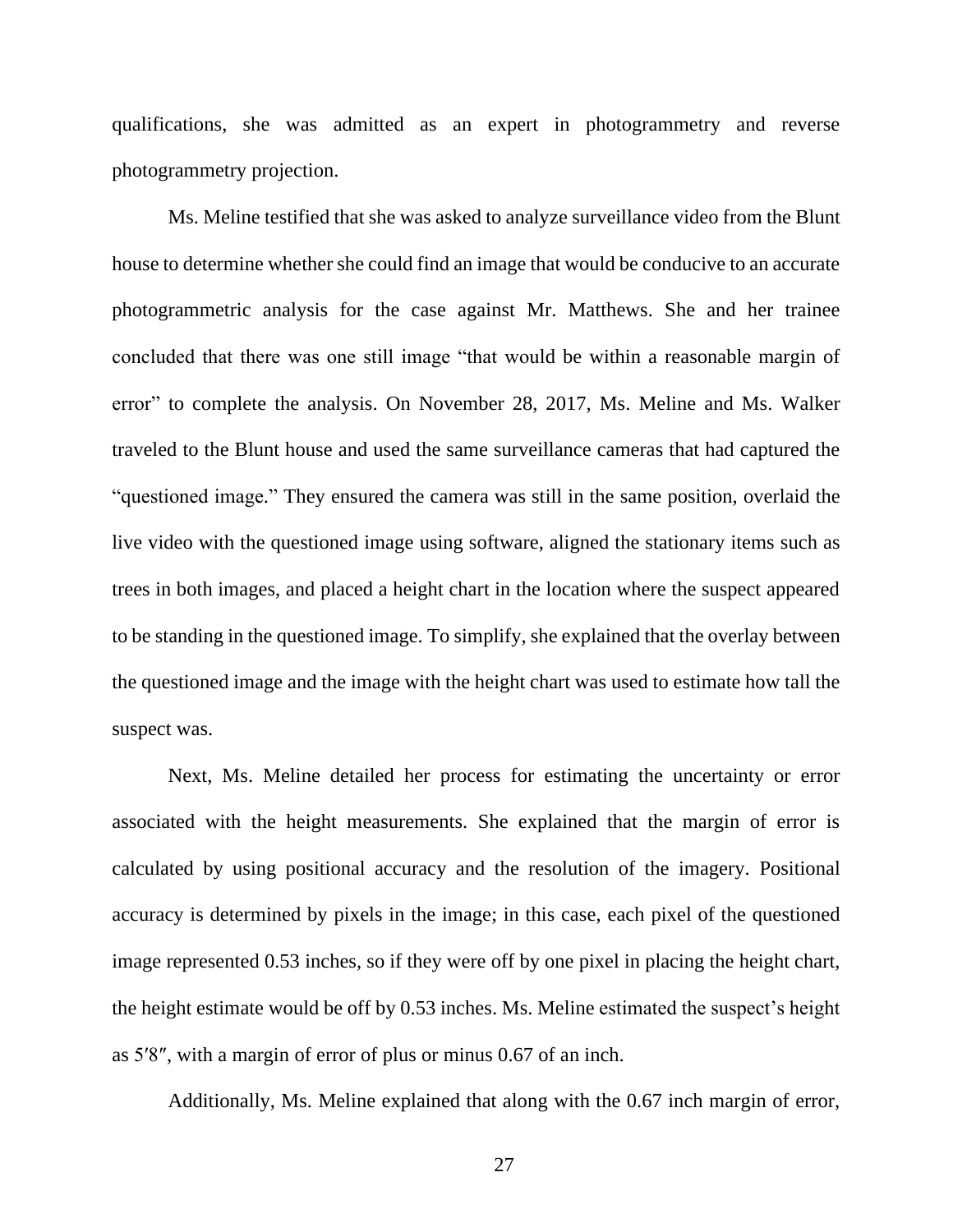termed as "calculated uncertainty," there was "incalculable uncertainty" based on factors such as the quality of the image (it was taken at night), the unevenness of the terrain, the body position of the individual, the inability to see his feet, and the head covering the individual was wearing. She expressed concern about this particular examination because the subject was standing a "considerable distance" from the camera, felt obligated to "qualify" her results because the uneven terrain would make a difference in whether the camera lens height was actually at the position of the suspect, and noted that "because the terrain was somewhat uneven it wasn't able to be completely, accurately collected." Finally, she admitted that she had concerns about the "stature of the individual." When performing this kind of analysis, she looks for an image "in which the individual is at as near full stature as possible," *i.e.*, visible from head to toe and at the full height of their stride. She testified that she chose the best image she could, where the suspect was "as near full height as possible," but confessed "there was some concern about that." She specified that she "d[idn't] have a scientific way of quantifying how these dimensions had an effect on my measurement," and agreed that the degree of uncertainty could be "significantly greater" than 0.67 inches and ultimately could not be quantified.

In closing, the defense argued that that the photogrammetry evidence should be precluded because it was improper to tell the jury that the FBI had estimated a suspect height of 5'8" when there were so many variables not included in the calculation. As a result, the defense argued, the evidence was significantly more prejudicial than probative, Rule 5-403, because the jury would be misled into thinking the number was more accurate than it was; that there was an insufficient factual basis to support the height estimate as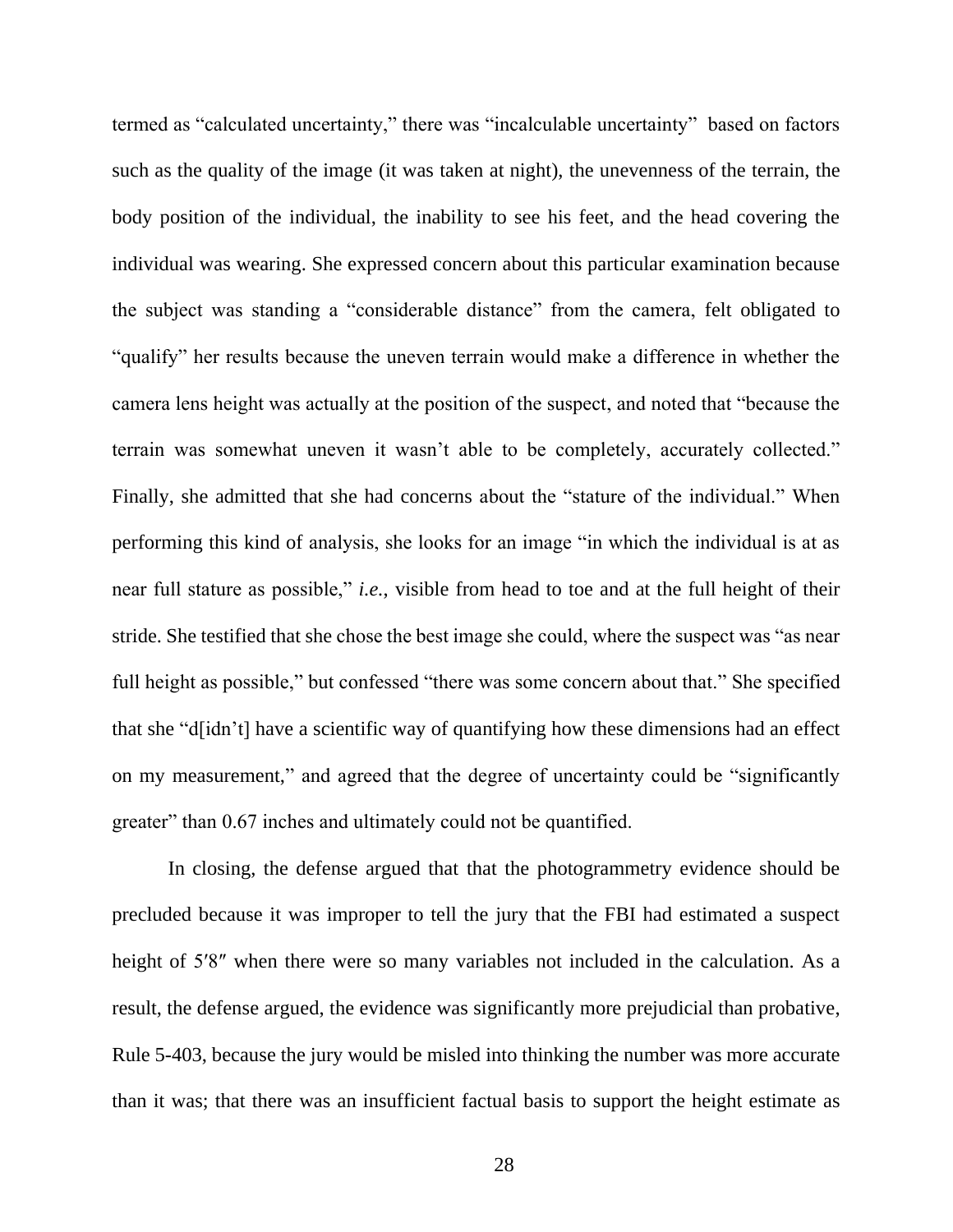required by Rule 5-702; and that it was inadmissible under *Frye-Reed* because, while photogrammetry can be reliable, in these circumstances there was an analytical gap between the methodology and the conclusion. The State responded that the incalculable uncertainty could be pointed out on cross-examination and disagreed that any analytical gap existed.

Ultimately, the court denied the motion. The court ruled that the evidence was not unfairly prejudicial under Rule 5-403 because it had probative value, that the report's conclusion was qualified by the statement about the unquantifiable uncertainty, and the unquantifiable uncertainty could be showcased on cross-examination. Under Rule 5-702, the court ruled that the evidence was admissible because the expert was qualified, her testimony was appropriate to her particular subject of expertise, and "there was a sufficient factual basis to support the opinion she will express." Finally, the court acknowledged that Mr. Matthews was also challenging admission of the evidence "under the second prong of *Frye-Reed*," but denied the motion without making explicit findings.

On appeal, Mr. Matthews contends the evidence was inadmissible under Rule 5- 702, Rule 5-403, and the *Frye-Reed* standard. The State disputes that Mr. Matthews preserved his *Frye-Reed* argument because the trial court failed to make a particular ruling on the theory. To the extent preserved, the State argues that no analytical gap exists. Additionally, the State characterizes Mr. Matthews's 5-702 argument as "unavailing" and urges us to find no abuse of discretion as the admission of the evidence at issue would have been harmless. We disagree.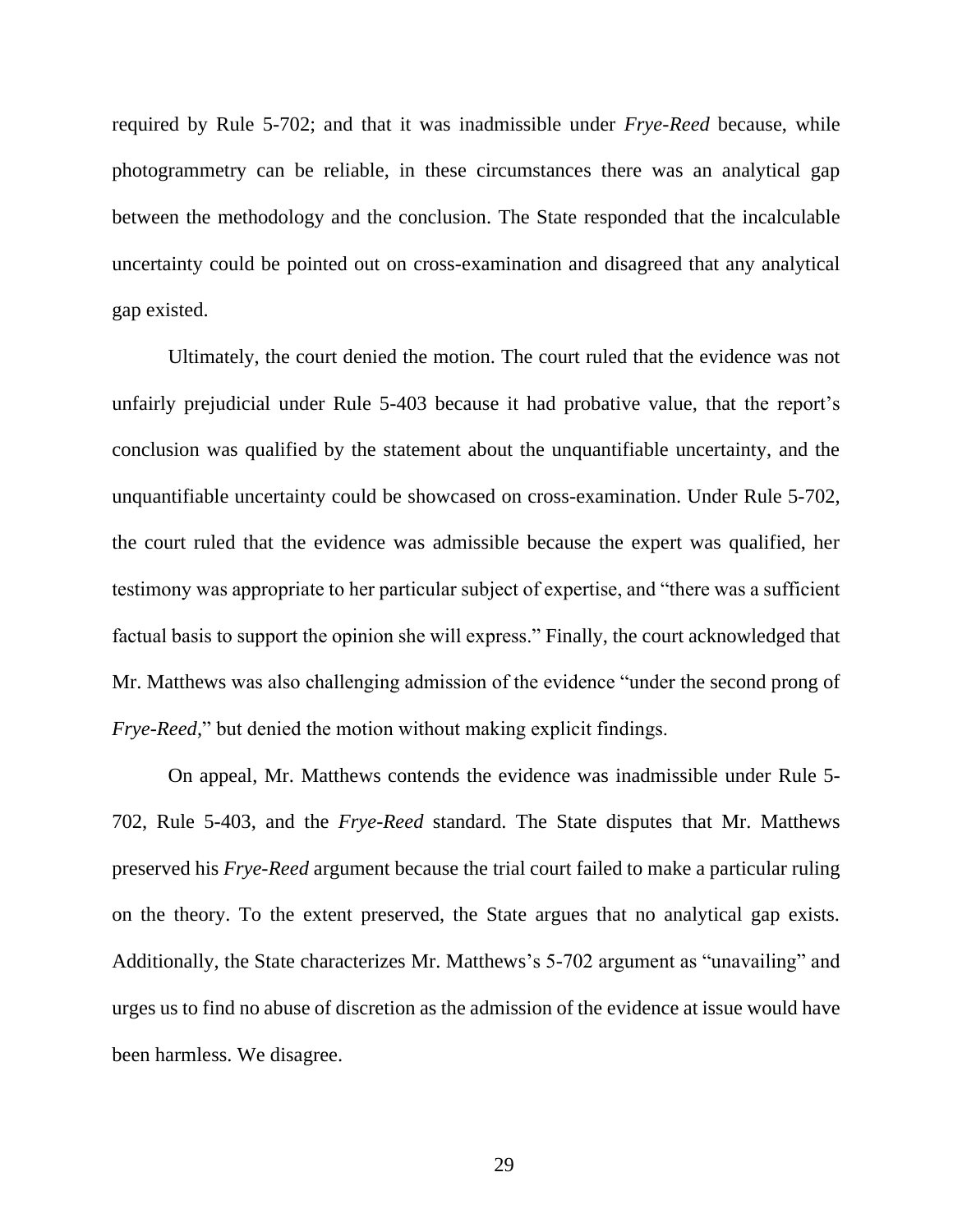#### *1. Preservation,* Frye-Reed*, and Md. Rule 5-702*

The State contends that Mr. Matthews's argument that the expert's conclusion as stated in the report should have been excluded due to an "analytic gap" is not properly before us because the trial court did not make findings or a ruling on this particular theory when it denied the pre-trial motion. But the issue isn't whether the trial court ruled—what matters is whether Mr. Matthews brought "his argument to the attention of the trial court with enough particularity that the court is aware . . . what the parameters of the issue are." *Harmony v. State*, 88 Md. App. 306, 317 (1991). He did.

At the time this case was in the trial court, the *Frye-Reed* standard still governed "the admissibility of scientific evidence and expert scientific testimony." *Montgomery Mut. Ins. Co. v. Chesson*, 399 Md. 314, 327 (2007) (*citing Reed*, 283 Md. at 389). The *Frye-Reed* standard worked in tandem with Md. Rule 5-702, which governs the admission of expert testimony generally:

> Expert testimony may be admitted, in the form of an opinion or otherwise, if the court determines that the testimony will assist the trier of fact to understand the evidence or to determine a fact in issue. In making that determination, the court shall determine (1) whether the witness is qualified as an expert by knowledge, skill, experience, training, or education, (2) the appropriateness of the expert testimony on the particular subject, and (3) whether a sufficient factual basis exists to support the expert testimony.

Md. Rule 5-702.

In the time since, the Court of Appeals rejected the *Frye-Reed* standard in favor of the standard set forth in *Daubert v. Merrell Dow Pharmaceuticals, Inc*., 509 U.S. 579 (1993). *See Rochkind v. Stevenson*, 471 Md. 1 (2020). Because this case was pending on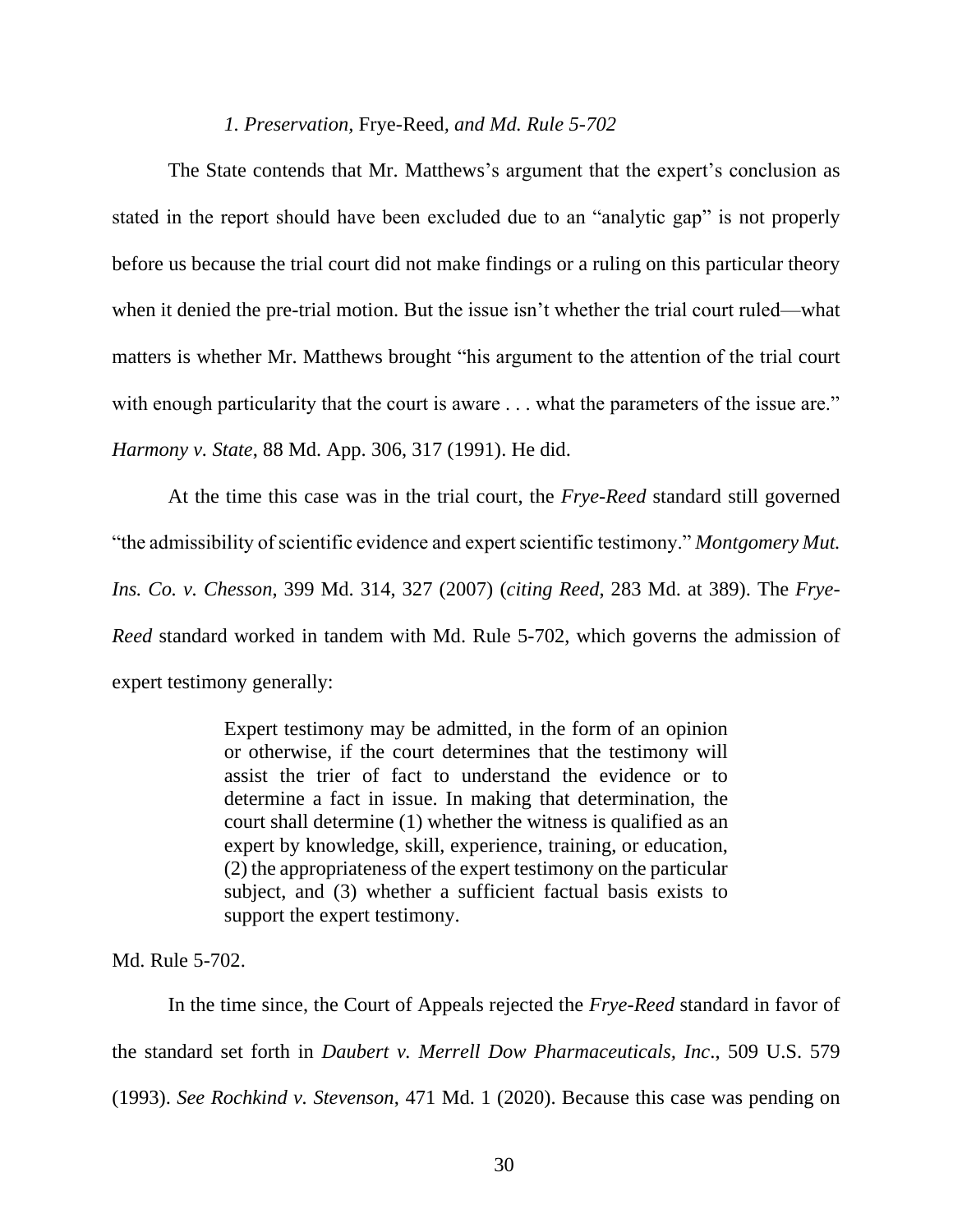direct appeal at the time *Rochkind* was decided, and because we already have found the question preserved, the new standard applies to this case. *Id.* at 39. That said, Rule 5-702 remains the primary analytical rubric—the standard contributes to the application of the Rule, not the other way around. As *Rochkind* itself directs, "[a]dopting *Daubert* eliminates the duplicative analysis [of the reliability of the expert's methodology] and permits trial courts to evaluate *all* expert testimony—scientific or otherwise—under Rule 5-702." *Id.* at 35 (emphasis in original).

The primary analytical difference between the two standards here—the elimination of *Frye-Reed*'s focus on the acceptance of the methodology in the scientific community versus *Daubert*'s look at the overall reliability of the testimony—doesn't shift the analysis in this case in any seismic way. <sup>9</sup> That's true primarily because Mr. Matthews does not challenge Ms. Meline's expert qualifications or the general scientific possibility that reverse photogrammetry projection may be used to obtain the individual's height. Instead, Mr. Matthews's arguments focus on the third prong of Rule 5-702, and specifically on the trial court's finding that "a sufficient factual basis exists to support the expert testimony." That is still a reliability question, but it turns on the application of this universe of facts to the established method rather than on questions about the reliability of the method itself. We review the ultimate evidentiary decision for abuse of discretion. *Exxon Mobil Corp. v. Ford*, 204 Md. App. 1, 30, 40 (2012), *aff'd in part, rev'd in part*, 433 Md. 426 (2013).

<sup>&</sup>lt;sup>9</sup> At our invitation, the parties filed supplemental briefs on the question of whether *Rochkind v. Stevenson* affected their positions in the case. At the risk of oversimplifying, both sides argued in essence that *Rochkind* supported and enhanced their earlier view of the case.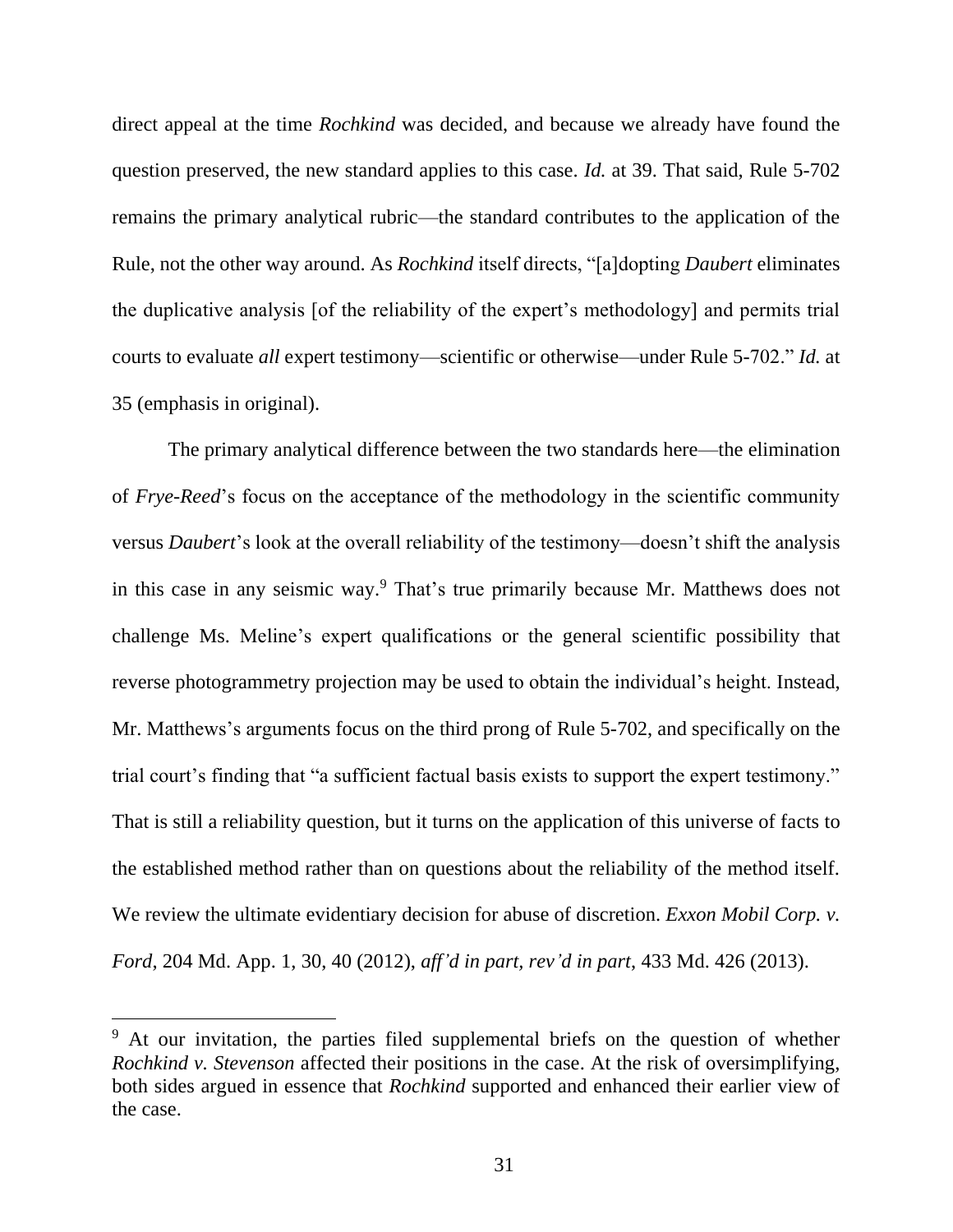The analysis of Rule 5-702(3) "consists of two distinct sub-factors. It is first required that the expert have available an adequate supply of data with which to work. It is then required that the expert employ a reliable methodology in analyzing that data." *CSX Transp., Inc. v. Miller*, 159 Md. App. 123, 189 (2004). Moreover, "'[f]or expert testimony to be admissible, his or her conclusions must be based on a sound reasoning process explaining how the expert arrived at those conclusions.'" *Roy v. Dackman*, 445 Md. 23, 43, (2015) (*quoting Exxon Mobil Corp.*, 433 Md. at 483). An expert witness's testimony is expected to "'give the jury assistance in solving a problem for which their equipment of average knowledge is inadequate." *Radman v. Harold*, 279 Md. 167, 169 (1977) (*quoting Casualty Ins. Co. v. Messenger*, 181 Md. 295, 298–99 (1943)). But "[w]here the trial judge has admitted the testimony, the appellant must convince the appellate court that, as a matter of law, the expert's methodology 'was not even *arguably* reliable and that any judge who could even think otherwise would be guilty, ipso facto, of an abuse of discretion.'" *Exxon Mobil Corp.*, 204 Md. App. at 30 (*quoting CSX Transp., Inc.*, 159 Md. App. at 208).

The purpose of this expert testimony was to measure the height of the person in the video as a way of narrowing down the identity of the shooter. The height mattered: Ms. Bragg testified that the man she saw walking past her house with a gun was 5′11″ or taller, white, and in his mid-20s; Mr. Matthews is African-American and was 5′8″, and the contemporaneous videos weren't clear enough to allow a distinction even between these two possible suspects. Ms. Meline concluded that the person in the video was 5′8″ with a "calculable uncertainty" of 0.67 inches, which would seem to eliminate a taller white man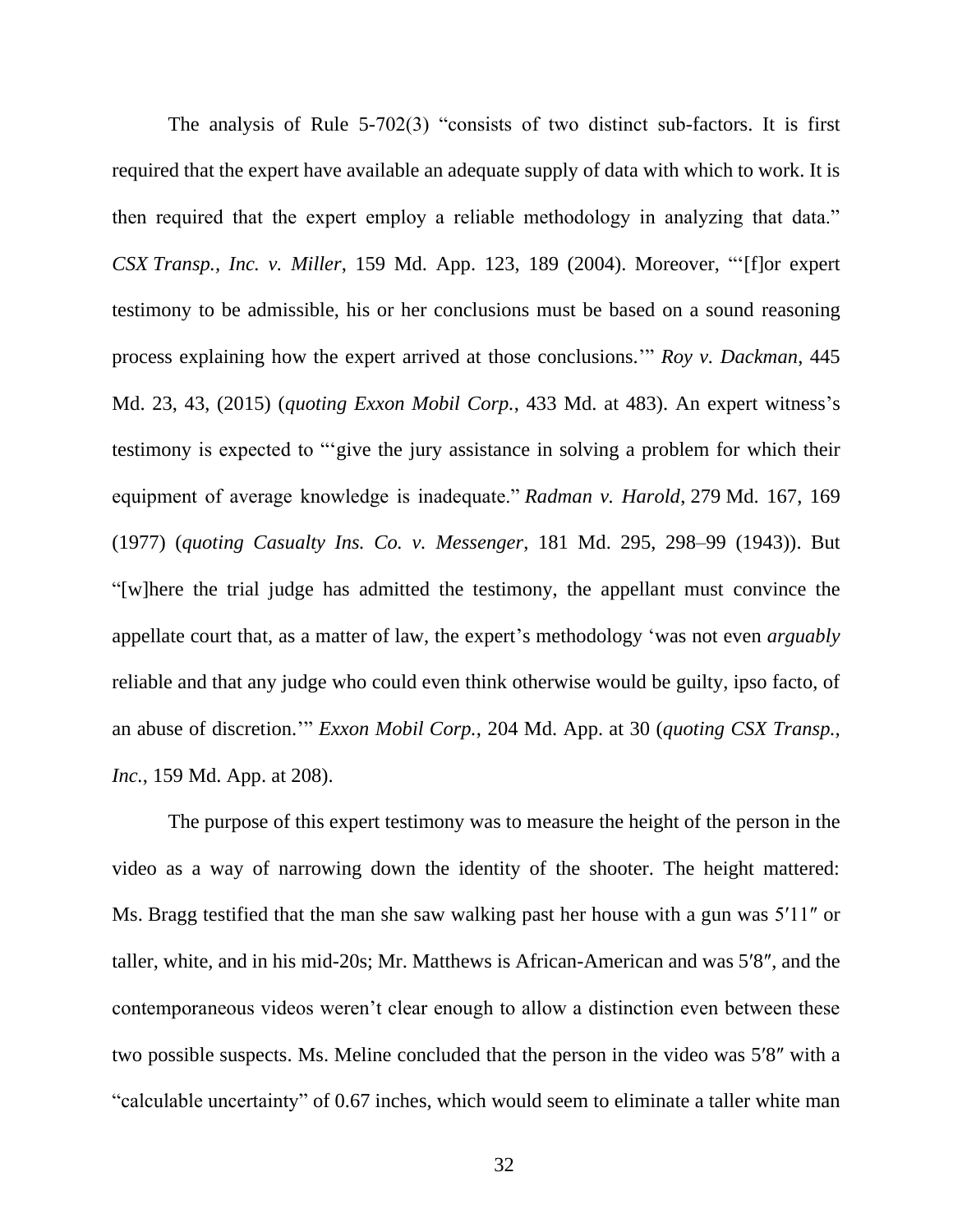as the shooter. But without shrinking from her estimate, she undermined her calculation by acknowledging that there was no scientific way to calculate the actual uncertainty, and that the margin of error could be significantly greater due to the "far from pristine" circumstances of this case. When first confronted with the Blunt surveillance video, she opined that the poor resolution of the footage and the distance of the suspect from the camera would lead to a margin of error that would likely be plus or minus three inches. But even after she refined her initial estimation, Ms. Meline admitted that she was unable to see the individual's feet, that the individual was wearing a head covering, and that there was "concern" about the subject not being at "full height" in the video she was measuring.

Under these circumstances, the missing input variables that had not been considered in the seemingly precise height calculation prevented a reliably accurate height calculation. Put another way, the analytical gap between the data available for reverse photogrammetry projections and the conclusion Ms. Meline offered to the jury remained unbridged. Although Mr. Matthews was able to challenge Ms. Meline's conclusions by crossexamining her about the missing pieces, it should not have fallen to the jury to work through the science on its own. And the unreliability of the height estimate resulting from this expert testimony raises serious doubt about whether the probativity of allowing it in outweighed the danger of unfair prejudice, especially where the video itself was unilluminating and the remaining testimony so equivocal. Md. Rule 5-403; *State v. Simms*, 420 Md. 705, 724 (2011).

We hold that the trial court should have excluded Ms. Meline from testifying, on this record, to a specific height estimate, and that the error in allowing that testimony wasn't